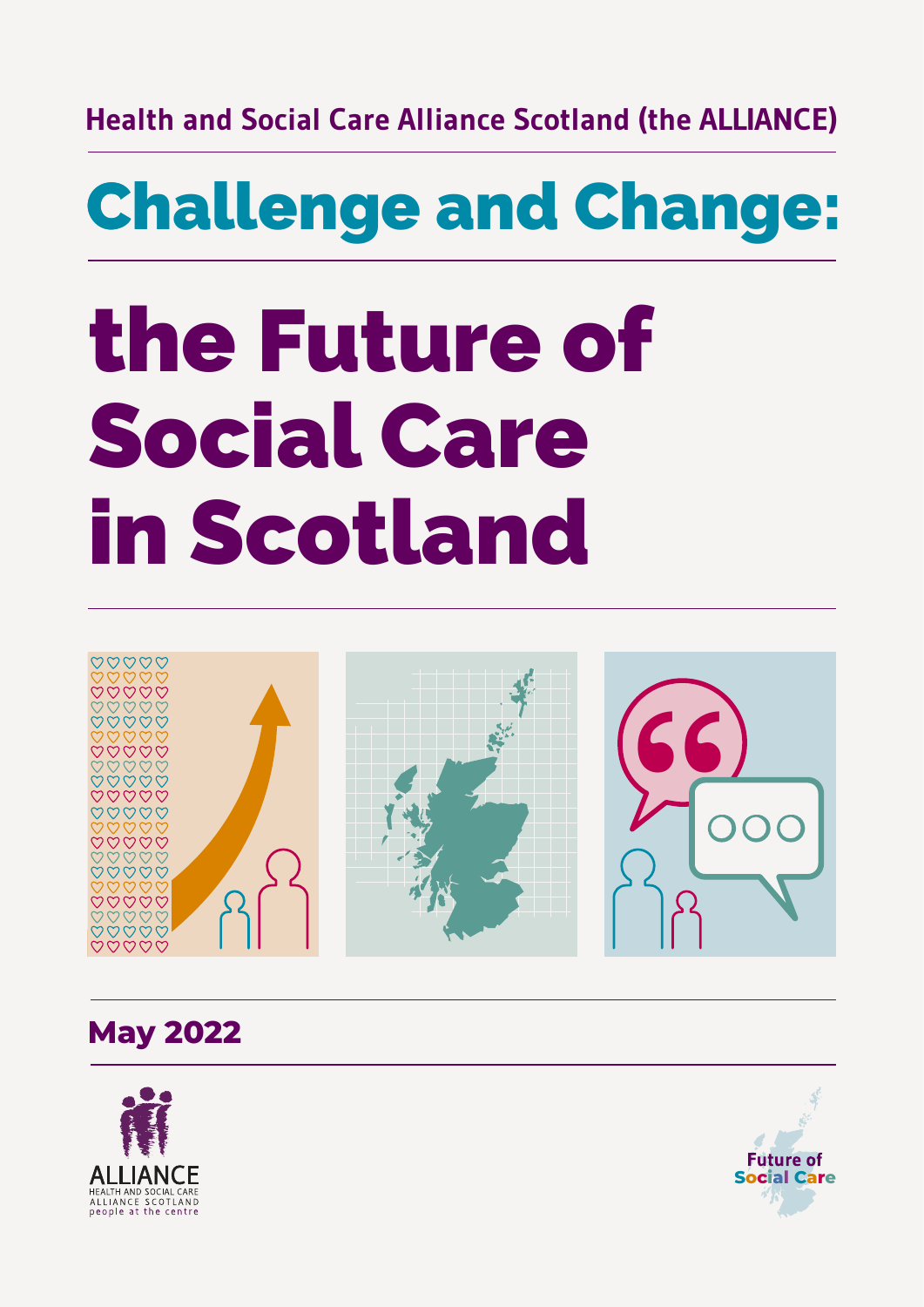# **Contents**

### **[Foreword](#page-3-0) 1** [Sara Redmond, Chief Officer, Health and Social Care Alliance Scotland \(the ALLIANCE\)](#page-3-0) **["Pieces of the puzzle": data and unpaid carers](#page-5-0) 3** [Claire Cairns, Director, Coalition of Carers in Scotland](#page-5-0) **[The National Care Service: the rights of children and young people](#page-7-0) 5** [Snow \(Tuisku\) Curtis Kolu, Policy Officer, Includem](#page-7-0) **[The proposed National Care Service needs to take care with data](#page-11-0) 9** [Layla Robinson, Partnership and Engagement Manager, Advanced Care Research Centre at](#page-11-0) [University of Edinburgh](#page-11-0) **[Proposed National Care Service is failing the most vulnerable who](#page-14-0) [are from ethnic minority communities](#page-14-0) 12** [Rohini Sharma Joshi OBE, RSJ Equality Consultancy](#page-14-0) **[Social care data: the gap between word and deed](#page-17-0) 15** [Alex Stobart, Director Scotland, Mydex](#page-17-0) **[Considering mental health within the National Care Service](#page-20-0) 18**

[Craig Smith, Senior Policy and Research Officer, Scottish Association for Mental Health \(SAMH\)](#page-20-0)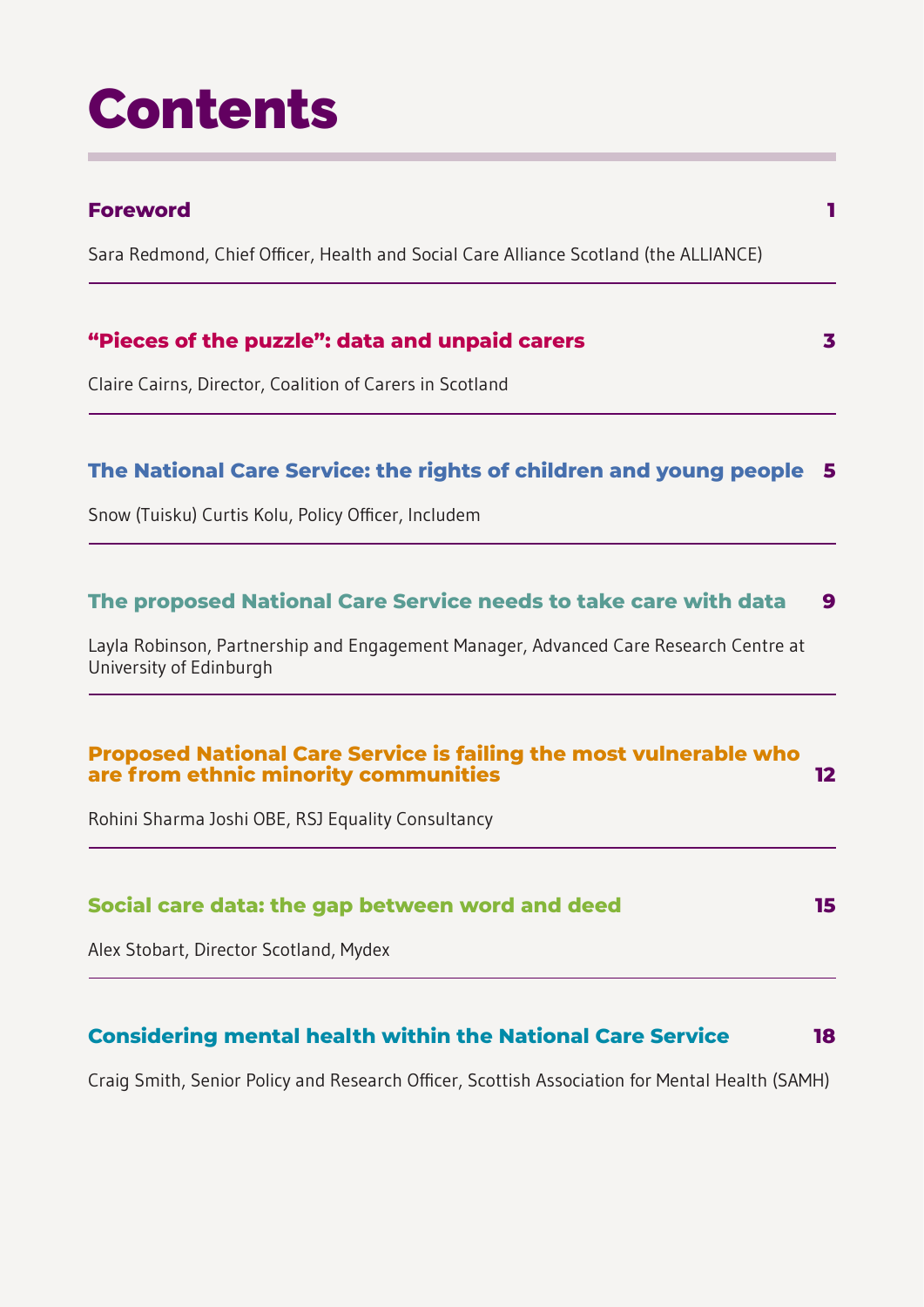| <b>Young Carers and the National Care Service</b>                                  |    |
|------------------------------------------------------------------------------------|----|
| Paul Traynor, Head of External Affairs (Scotland), Carers Trust                    |    |
| Adopting a different approach: on not eating the elephant                          | 23 |
| Karen Hedge, Deputy CEO, Scottish Care                                             |    |
| <b>Crisis point for social care, and the need for change</b>                       | 26 |
| Antony Clark, Interim Director of Performance Audit and Best Value, Audit Scotland |    |
| <b>About the ALLIANCE</b>                                                          | 28 |
| <b>References</b>                                                                  | 29 |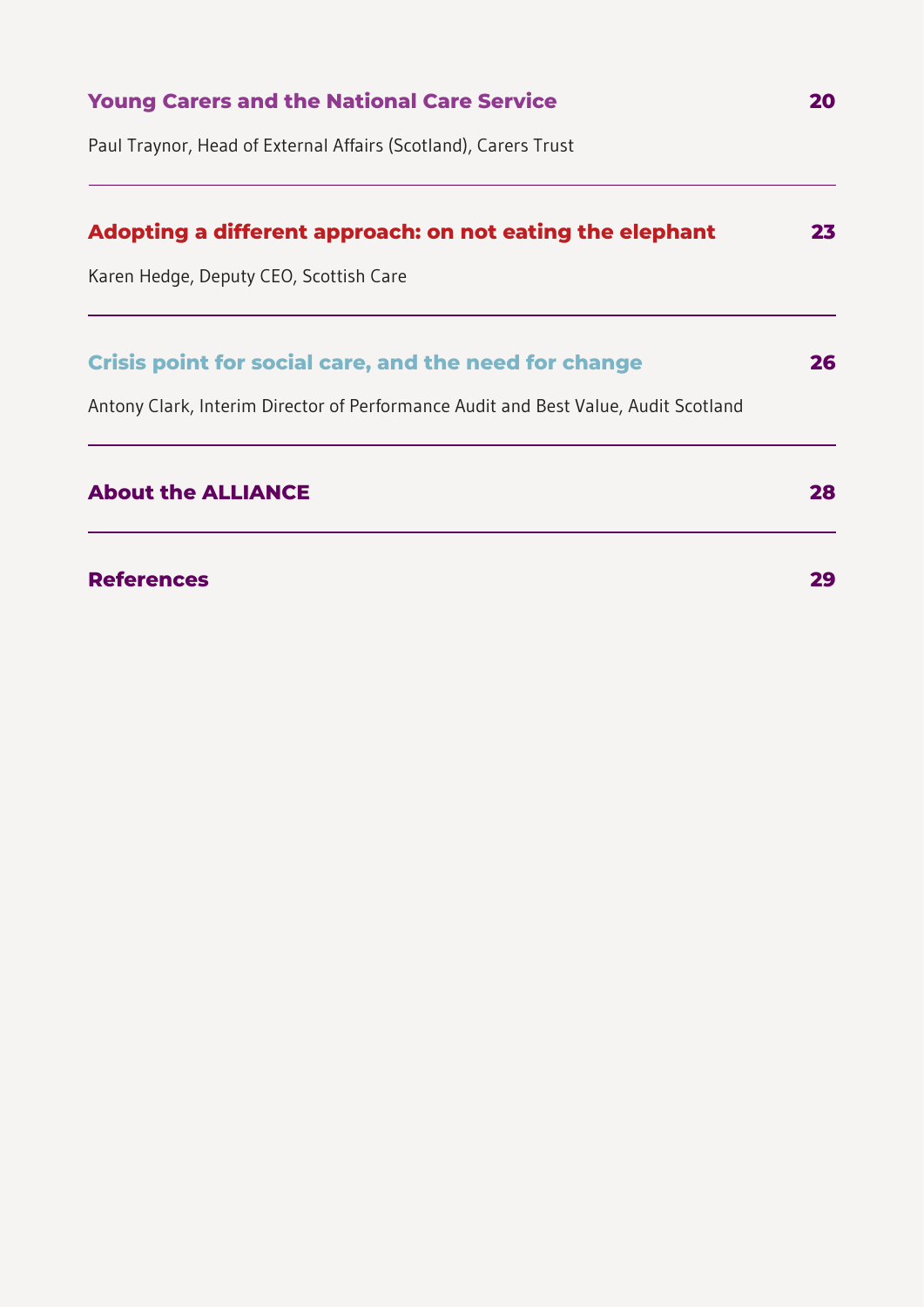### <span id="page-3-0"></span>**Foreword**



#### **Sara Redmond**

**Chief Officer**

**Health and Social Care Alliance Scotland (the ALLIANCE)**

On 9 August 2021 the Scottish Government launched their consultation on proposals for a National Care Service for Scotland.**[1](#page-31-1)** As the contributors to this anthology show, the challenges for those delivering and accessing social care have been long standing – and further exacerbated by the COVID-19 pandemic. Change is urgently needed.

The ALLIANCE recognises the need for action, within a sector straining under the pressures of the last several years; not merely systems restructuring, but meaningful change that improves people's lives. To do this, Scotland must keep the vision of social care and the expertise of lived experience at the heart of the future being set out, enabling local solutions to ensure choice, control, dignity, and freedom. As Craig Smith states in his chapter, we must, "ensure that the National Care Service is genuinely built on a foundation of lived experience involvement with the promotion of independent living at its heart."

Embedding lived experience in the proposed National Care Service involves more than consultation. A range of contributors in this anthology discuss the importance of good data, and the need for Scotland to ask the right questions to track whether any new system is providing meaningful improvements in people's lives. How do we measure what will really indicate whether we have transformed the system away from crisis response, and whether people have meaningful choice and control over their care and support?

What measures are put in place to deliver and monitor improved transparency and accountability, and to address known data gaps? As Rohini Sharma Joshi OBE outlines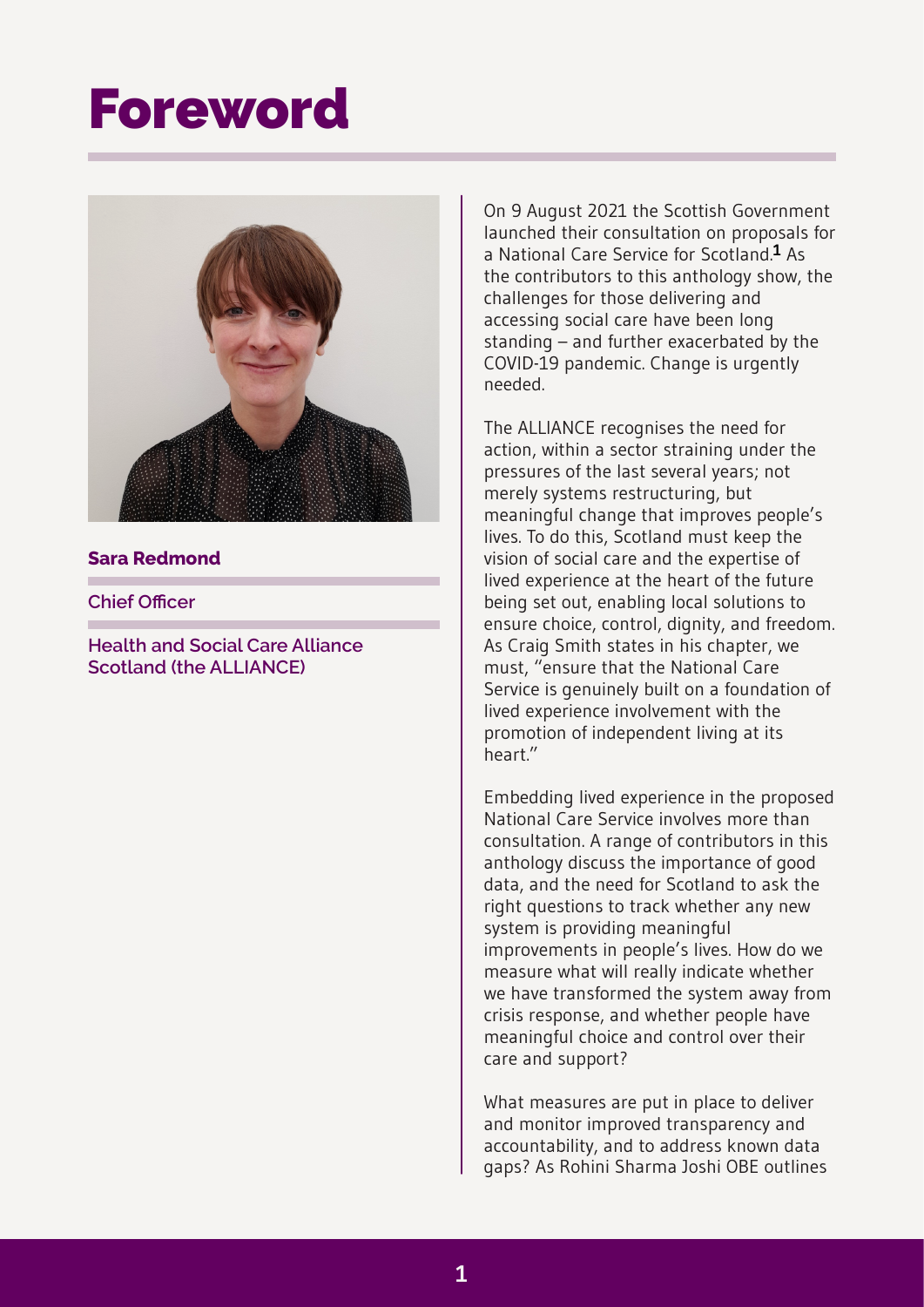in her chapter, the current system does not work for everyone. She writes that, "for Scotland's ethnic minority older people, social care services have long been confusing, challenging and sometimes even downright inaccessible. Their specific care needs remain not fully understood, which often results in them being overlooked." We must scrutinise whether the proposed system addresses existing inequalities, and whether it creates any new cliff edges – such as gaps between early years/education services and social care if social care for children and young people is included within the National Care Service.

Throughout all of this, money is the elephant in the room. We must ensure that there is adequate resourcing for the realisation of rights, and to enable early intervention in providing care and support in ways which enable people to live well. Whilst ethical commissioning and a greater focus on collaboration rather than competition is welcome, we also need to remember that procurement is not the only funding route through which investment into preventative sources of support will be secured. For many smaller, community-led organisations, we need to ensure that there is sufficient investment in their core costs to enable them to be community anchors.

The National Care Service offers both risk and opportunities. To mitigate the former, and take full advantage of the latter, we must prioritise the expertise of people with lived experience of social care, improve our data collection and analysis, and reform current funding models. At every stage, those designing, developing, and delivering the proposed new system should consider: how will this improve the lives of people accessing – or trying to access – and delivering social care?

We cannot miss this opportunity, and we don't have the time to wait.

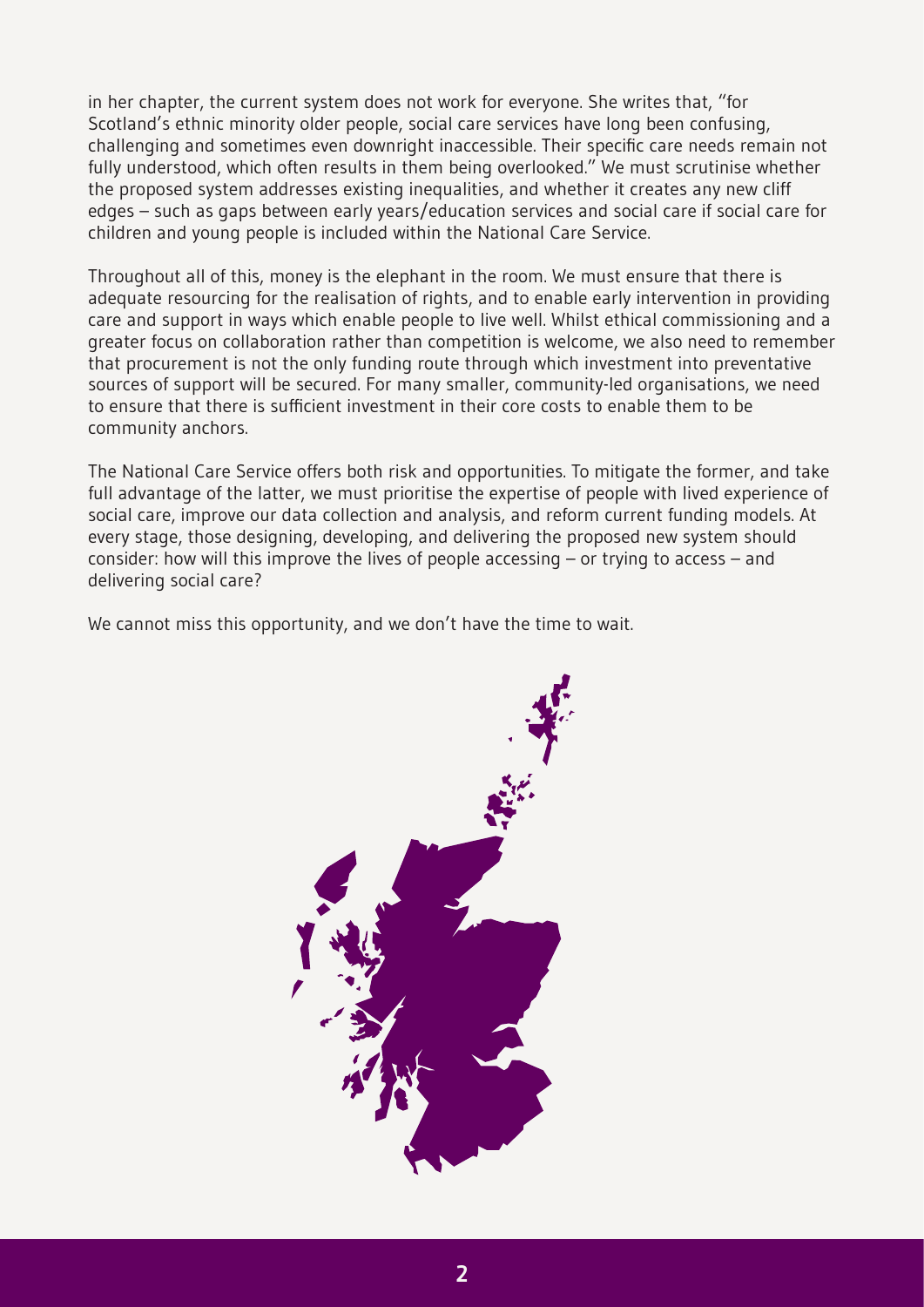### <span id="page-5-0"></span>**"Pieces of the puzzle": data and unpaid carers**

#### **Claire Cairns, Director, Coalition of Carers in Scotland**

For the last four years, ever since the Carers Act became law, I have been seeking an answer to the relatively simple question "What has the Carers Act money been spent on"? But, despite direct questions and some Freedom of Information (FOI) requests, I have yet to receive a full and consistent answer from local authorities, nor to the wider question "How much is each local authority spending on carer support?"

I know from colleagues that my experience is not untypical and they have also met a blank wall when they are looking for answers on how government commitments have translated into reality at a local level.

So why isn't this information available at our fingertips, included in annual reports and transparent within accounts? Is it that social care is so complex, data will only ever provide an out of focus, blurry picture of what is really happening? Or is it obfuscation? An implicit agreement between government and local authorities, not wishing to draw attention to how money is moved from pot to pot, like the old cups game, nobody knows where it has ended up.

I know I am slightly oversimplifying matters; data is notoriously difficult to capture in a meaningful and consistent way and so often it is collected without a clear purpose in mind. For example, we collect how many carers have received an Adult Carer Support Plan, but does this really have value without knowing if they got the support they needed in the end and if it made a difference to their lives? Yet it is of course challenging to extrapolate such meaning, using the blunt tool of databases and large data sets.

A strong message from Derek Feeley's Independent Review of Adult Social Care was the importance of recording what support people asked for but didn't receive – the old "unmet needs" question.**[2](#page-31-1)** If captured, this would be the richest data set available for planning future social care services and if we are serious as a country in our ambition to expand and improve social care, then this must surely be a data must.

It would tell us what people asked for when they didn't meet eligibility criteria because they weren't (yet) in crisis, and isn't this the definition of preventative support? It would also tell us what people said they needed that wasn't available to them, pointing out current gaps in services, as well as what we need more of. So often presumptions are made about this, yet having worked in the carers' movement for over 25 years, I can say that each caring relationship is like a fingerprint, unique in its own pattern with its own distinct requirements.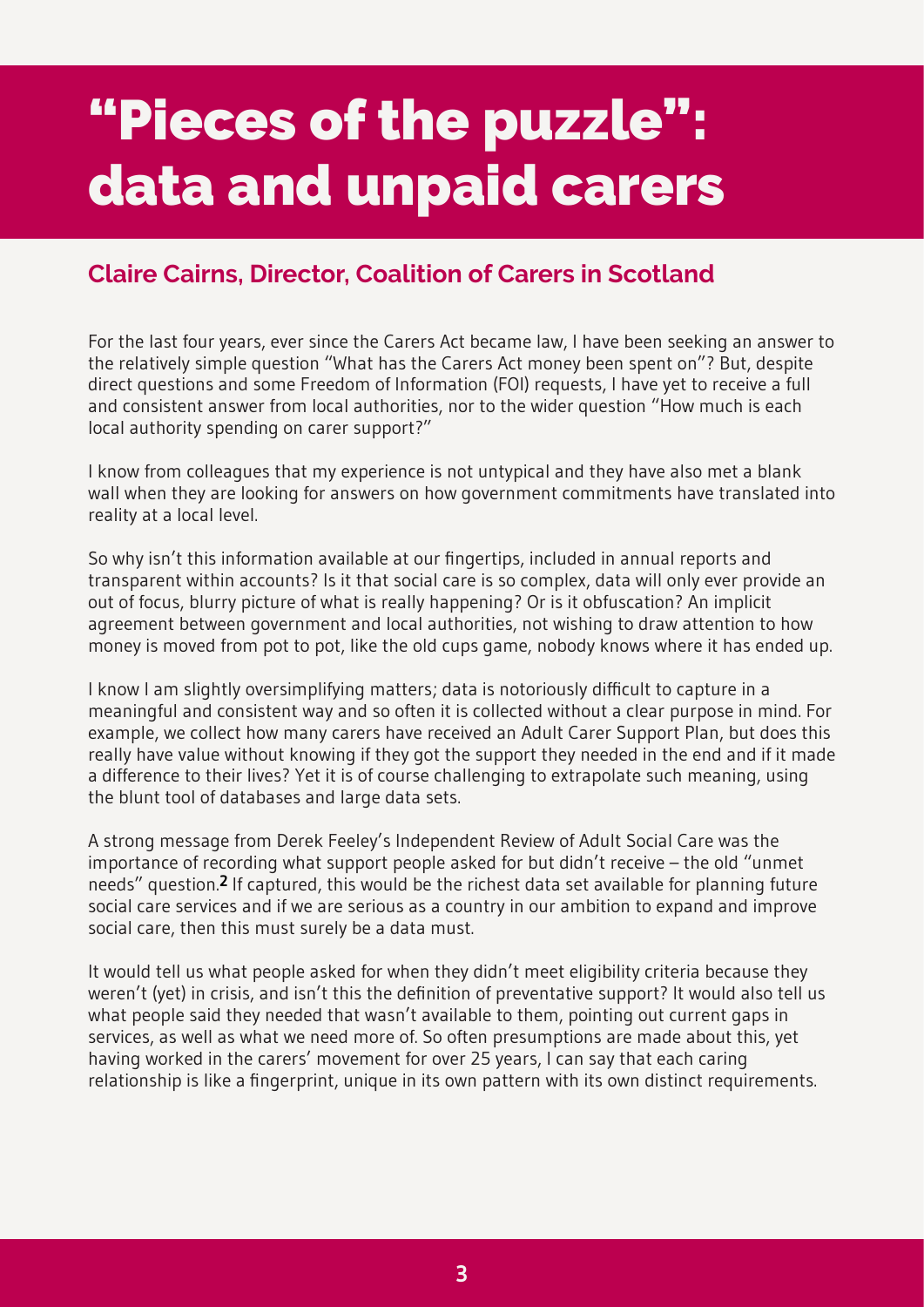So will the role of a National Care Service overseeing data collection lead to improvements in our evidence base around social care? Improvements in our understanding of the outcomes for people who use social care and unpaid carers? And ultimately improvements in people's ability to live their lives the way they choose?

I suppose it's too early to tell, without knowing more about the scope and functions of the National Care Service. But if we are to learn from our current failings, I would say the National Care Service needs to deliver the following three things:

- **We need more consistency and transparency around data. So often data that is meticulously collected locally, can't be benchmarked nationally due to variations. This will require investment in accessible electronic systems, as well as a common approach on how data is collected. We also need more transparency around the simple questions, such as what is being spent on what? 1.**
- **A lot of effort is put into collecting data for no reason. We need to only collect data on things that matter, that has purpose. We also shouldn't underestimate the richness and importance of qualitative data. Let's agree to never use the phrase "It's only anecdotal" again. People's lived experience illuminates and provides meaning to data and stats. 2.**
- **While national oversight is welcomed, this information sits locally in our communities and we mustn't forget that. We must also strike a tricky balance between involving the smaller community-led organisations who are often overlooked when it comes to data, but who provide an essential service, while at the same time not overburdening them with too many demands for collecting, collating and reporting. We don't want frontline workers to have to 3.**

My final thought is that while data is an important tool in reforming social care, it can mislead as well as inform. If you are missing too many pieces of the puzzle, you aren't seeing the real image.

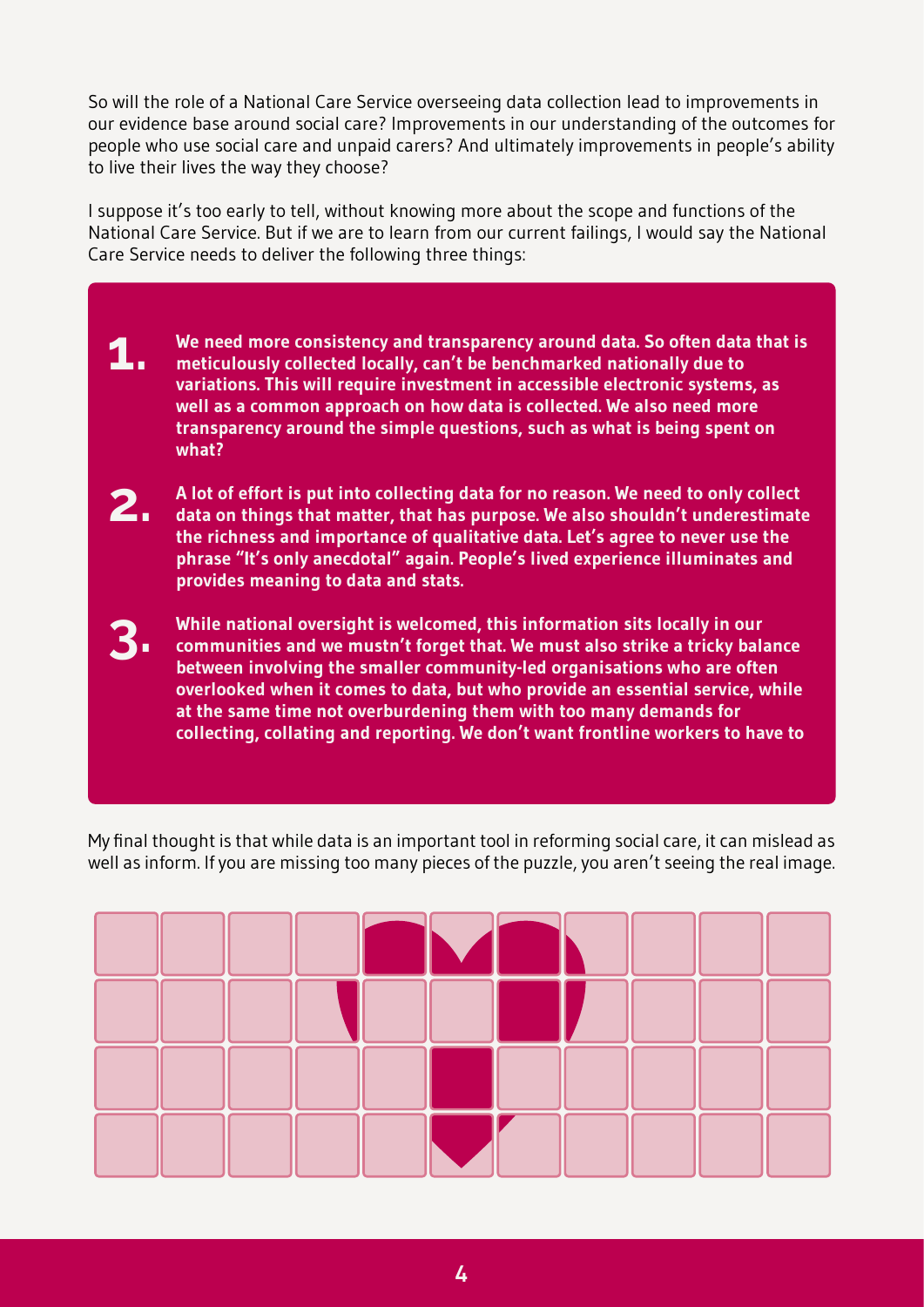# <span id="page-7-0"></span>**The National Care Service: the rights of children and young people**

#### **Snow (Tuisku) Curtis Kolu, Policy Officer, Includem**

There are many unknowns around the inclusion of children's services within the scope of the National Care Service (NCS), including its links to existing programmes for transformation and how meaningful participation of children, young people and families in decision making has or will be ensured. As their inclusion is a central tenant to Getting it Right for Every Child (GIRFEC) and a human rights-based approach, their voices are critical at all levels.

Without a human rights-based approach, the new service may simply resume, or potentially exacerbate, the existing challenges as set out by the Independent Care Review – echoed by the findings of includem's recent Voices report.**[3](#page-31-1)**

Based on these findings, includem have highlighted four key areas that must be considered if the NCS is to work for children, young people and family services.

### **Poverty: mitigating the wider economic and social factors impacting wellbeing**

A rights respecting approach requires consideration of the economic and social factors that impede access to human rights and widens the poverty related wellbeing gap. Low wages, inadequate social security, cuts to support and inequalities result in a postcode lottery for local services and safety. It is critical to address the pressures experienced by families in poverty and its impacts on their physical and mental health.

#### **Voices report:**

**I** sometimes struggle but I just get on with it... My kids would never go without, I would, but not them.<br>Sometimes I only eat one meal a day. **Sometimes I only eat one meal a day.**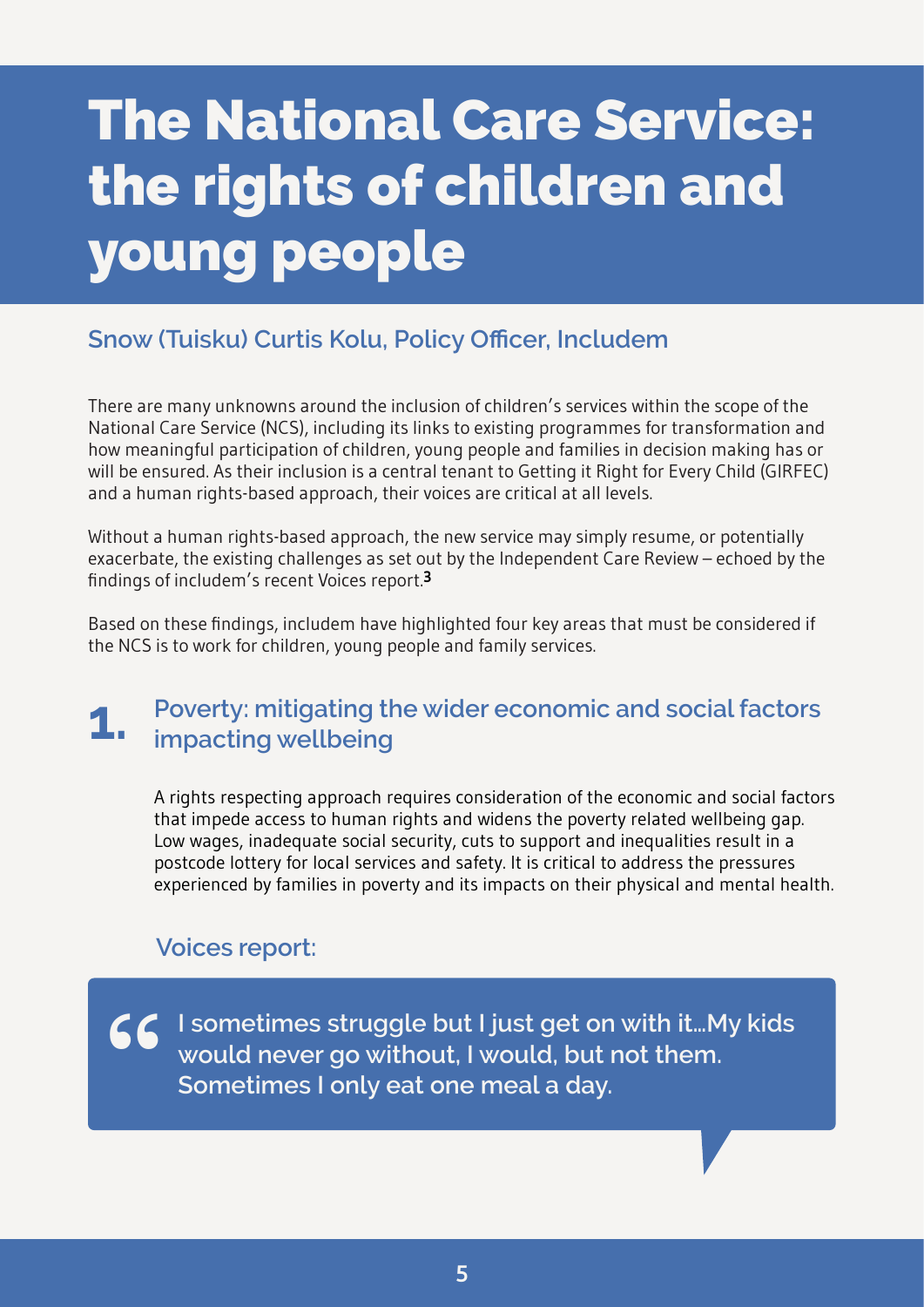### **2. Trust: relationship-based practice and whole family support**

The NCS must be built to respond to the needs of those it seeks to support, rather than the requirements of a system or institutions. This requires flexibility and responsiveness based on individual and family needs and local factors. As a result of experiences of stigma and shame, rebuilding trust through relationship-based practice is crucial. In recognition of the importance of family wellbeing to the lives of children and young people, whole family support must be at the heart of the new service.

Clear communication is essential, including the need to rethink recording, ensuring it serves to help support families and takes a genuine approach to iterative informed consent, rather than creating a culture of suspicion.

#### **Voices report:**

**I don't feel comfortable speaking to social work, I " don't have a relationship with them.**

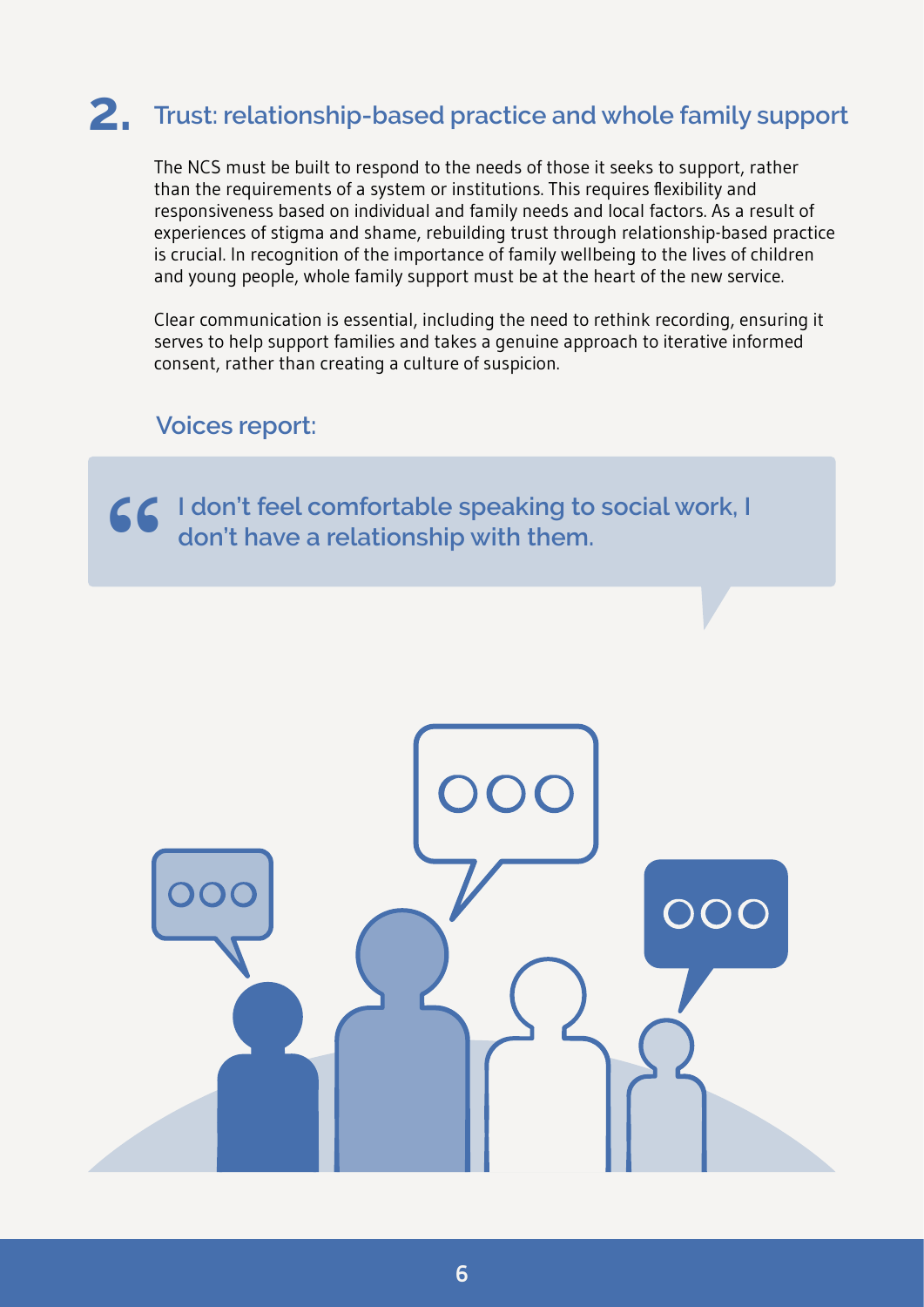### **3. Complexity: a responsive and holistic approach**

From a wide range of daily struggles with poverty, experiences of domestic abuse, neurodiversity, mental health, substance misuse and more, children, young people and families face multiple inter-related challenges. There are considerable gaps and complexity in services, particularly in early intervention and limits to support between social work and CAMHS, with families reaching crisis point before being able to access help.

The close integration and links between health, education, social care, family support and youth justice are key for effective prevention and early intervention. Particularly for targeted support for children that are care experienced or deemed 'at risk', we must consider the risks and disruption that excluding services from the NCS may cause. For example, its proposed scope excludes early years and education services – fundamental to children's wellbeing and continuity of preventative and early intervention.

The creation of a NCS needs to ensure it addresses rather than reinforces existing gaps and disconnect in service provisions – with a holistic approach across support services that are simple and easy to navigate and access. These must be responsive and in place before families hit crisis point. This could include access to early intervention based on self-reporting, investment in a wider range of communitybased support, and family advocates with skills in preventative approaches in situations of complex needs.

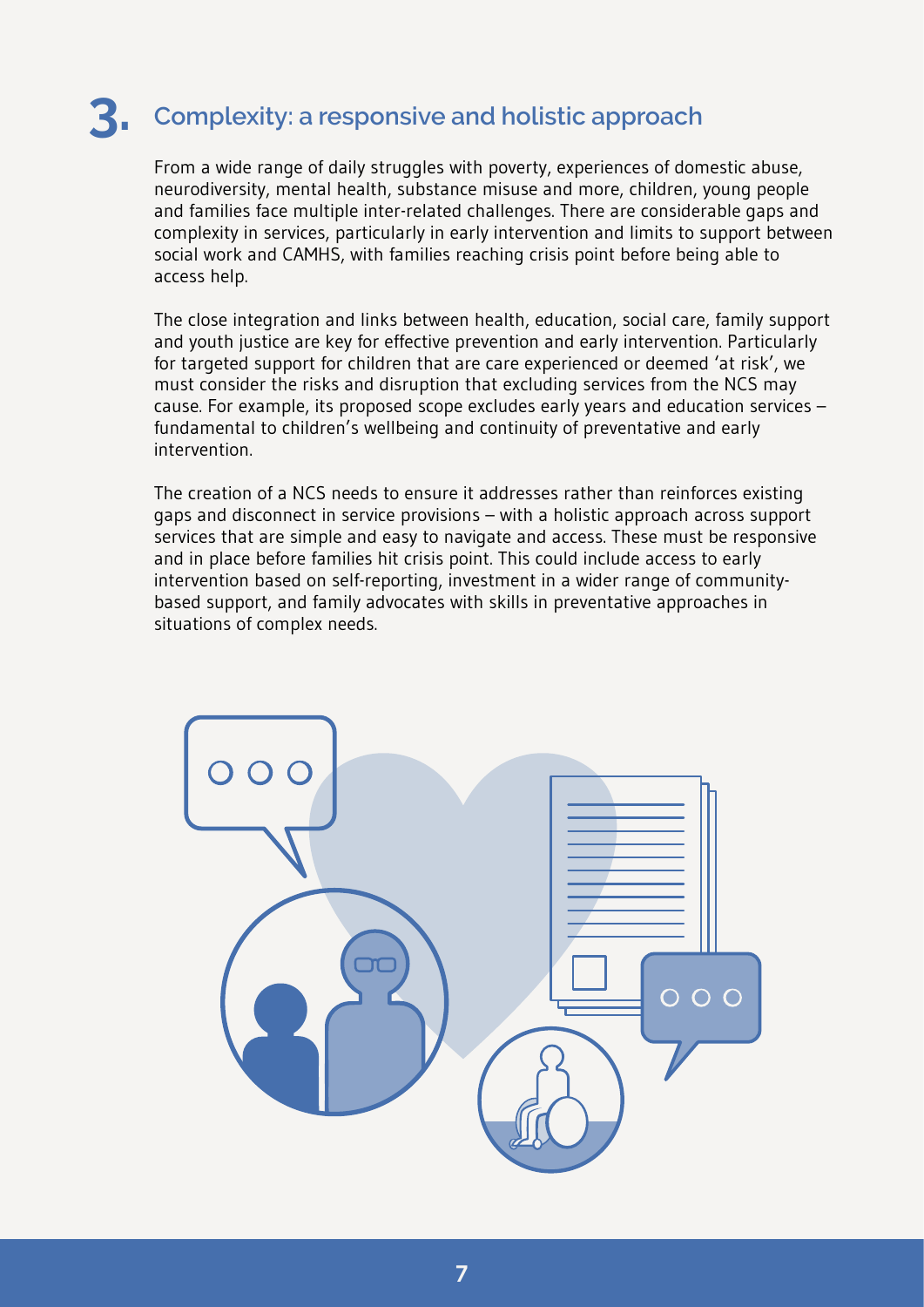### **4. Investment: parity of esteem and improvement**

While the potential for additional resources in the implementation of the NCS is welcome, there are real concerns on how this will be allocated.

Services provided to children and young people, while interconnected, are distinct from adult services. Due to the scale of acute issues also experienced in adult services and Scotland's aging population, there is real concern that the integration of children's services risks a lack of parity in funding. The significance of our earliest experiences in life to our wellbeing, health and ability to thrive cannot be underestimated, and children's services need to be given equal status with adult services – particularly as preventative and early intervention can avoid more costly interventions down the line.

Rather than the development of new organisational structures, investment should be driven by and focused on improvement to required support services. To embed real cultural change, investment into children's services needs to encourage innovation and partnership working across different organisations, rather than competition. The NCS could strengthen a coherent approach in improvement and design and seek to ringfence resources to guide complex change and innovation. Additionally, structural change will not be effective without change to workforce conditions, giving them the time and space to provide proper support in this highly valuable and skilled work.

For children, young people and family services to truly benefit from the NCS, it must #KeepThePromise and have lived experience at its heart. We recognise and welcome the ambition for change to a sector that has struggled with challenging resourcing conditions for some time. However, the voices of children, young people and families and their needs cannot be the afterthought of a service designed for and by adults.

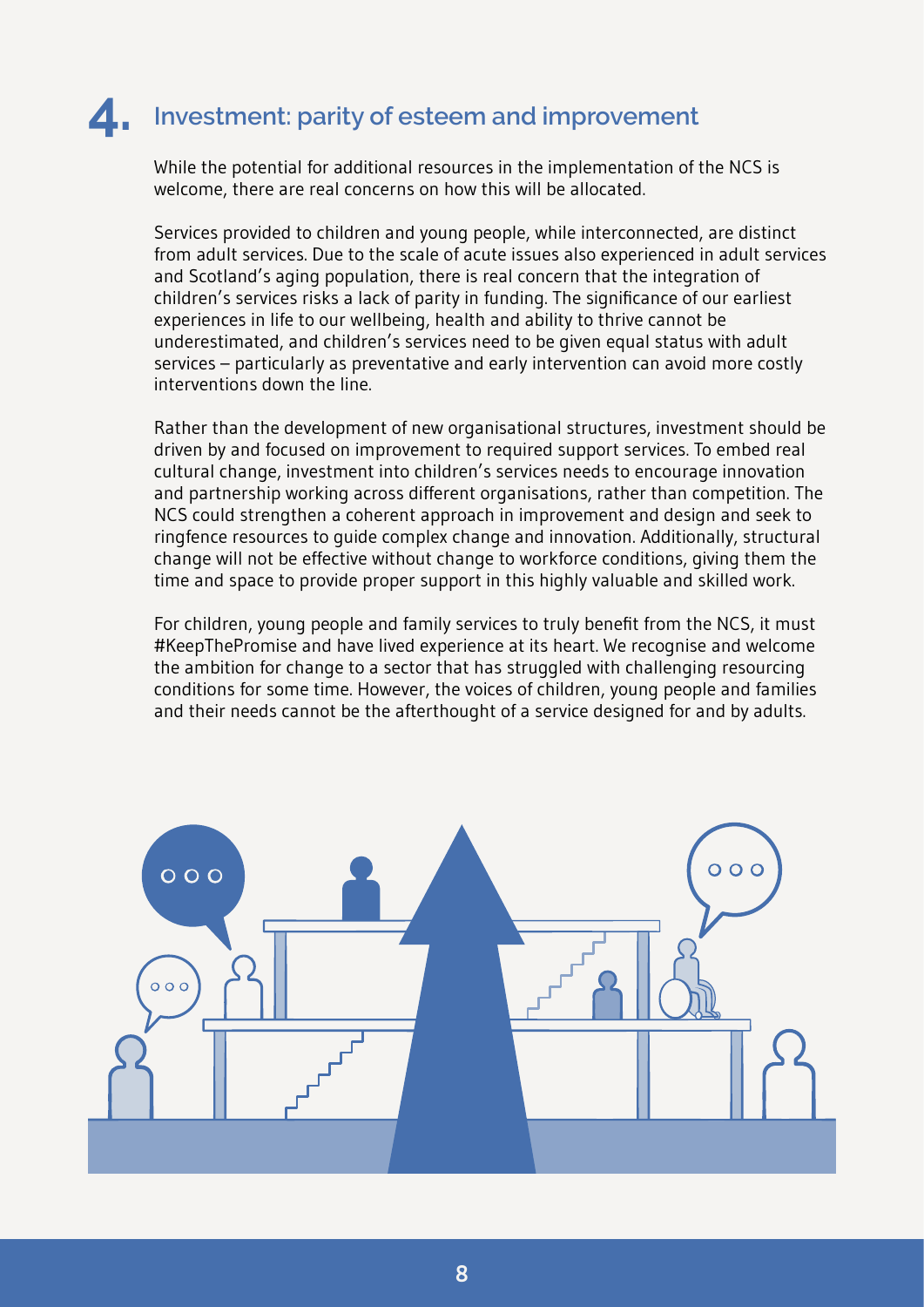# <span id="page-11-0"></span>**The proposed National Care Service needs to take care with data**

#### **Layla Robinson, Partnership and Engagement Manager, Advanced Care Research Centre at University of Edinburgh**

#### **What is data?**

Data is a collection of information about a thing, a person, anything really. Sports statistics? Data. The application form you just submitted? Data. Hospital records? Data. In this context, we are talking about data as it sits with regards to a person's health and care – any long term conditions, age, where they live, family, accidents or incidents and so on and so forth.

| 1011010110110101<br>1101101111011011<br>0011001100110011<br>1011110110111101<br>010110110101101 | 10111011<br>11011101<br>0011001<br>1011101<br>01010101 |
|-------------------------------------------------------------------------------------------------|--------------------------------------------------------|

#### **Why is data important?**

Health and care data allows us to see what has happened to people, for example have they had falls, what medication they are on, and therefore what may happen to them in the future to provide a means of predicting future care needs.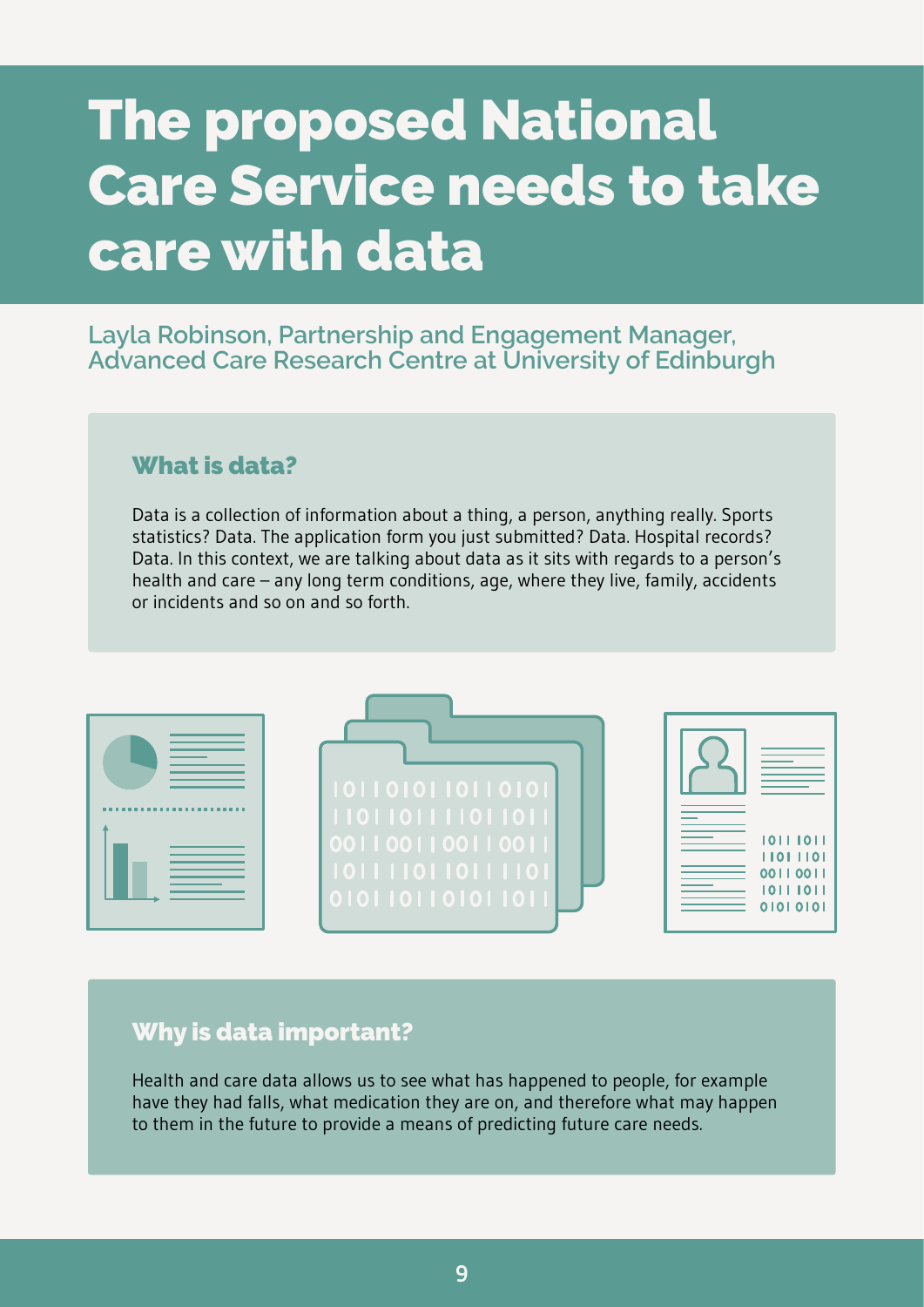#### **What's missing?**

Typically, care home residents and those receiving care at home are poorly represented in routine data, as shown in our recent briefing on social care data.**[4](#page-31-1)** This data gap reflects the wider marginalisation of the social care sector and the people who need social care. People in receipt of adult social care are among our most vulnerable citizens, but we cannot systematically improve their care without understanding their needs and patterns of care.

We need better social care data that can be linked to health and other data to improve our understanding of the needs of some of our most vulnerable citizens. Better data and understanding are critical, but have to be used effectively to improve the quality, safety and experience of care in later life.

Data is not a panacea, but good data and improved understanding are key building blocks in making social care better, and a necessity for health and social care integration.

Collecting data from multiple sources can create a comprehensive picture of the needs of each person, illustrating what support (mental, physical, social, adaptations) they need now, or in the future, leading to an improvement in their quality of life.

Although there are many things we can do now to make better use of existing data, closing the social care data gap requires system-wide change:

- **Reliable identification of care home residents and those in receipt of** ٠ **publicly funded social care at home (including short-stay residents and short-term recipients)**
- **Use of a shared unique identifier to link data from different sources**
- **Access to individual-level, anonymised data to inform policy and planning**  $\bullet$ **and for research, including integration of information governance to enable rapid, secure access to legitimate users**
- **Investment in capacity for large-scale, anonymised linked data analysis of social care data, including support for collaborative working to develop meta-data**
- **Development and integration of a core national dataset for care homes and care-at-home to support integrated care delivery, service planning, commissioning, policy and research**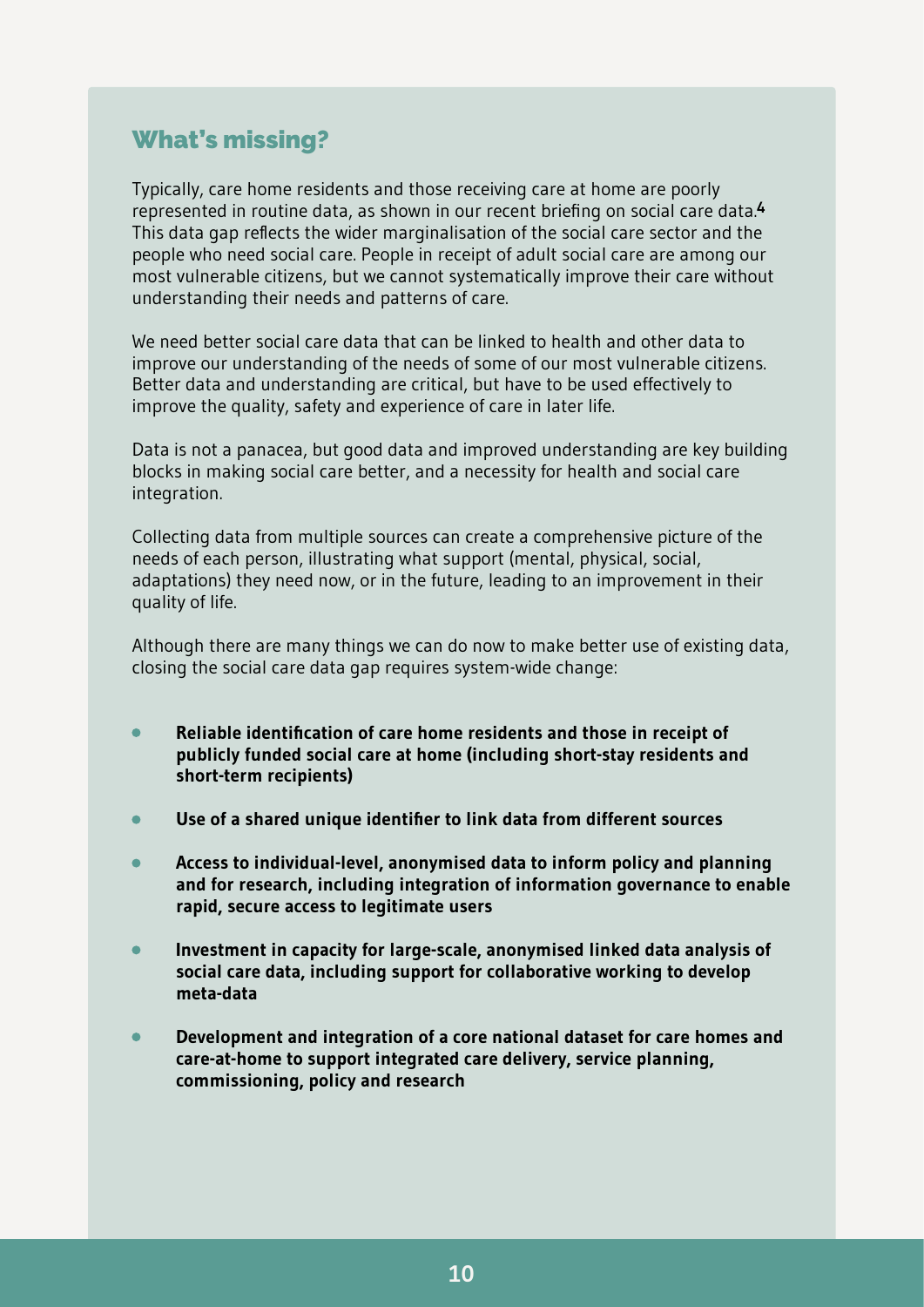Currently, the only reliable way to know who is a care home resident is to ask the care home. We would never attempt to measure who was admitted to hospital by looking at GP or ambulance records; hospitals record who is admitted.

#### **What should the National Care Service do about this?**

Improved data collection would help the National Care Service, the people being cared for, and carers. The absolute minimum data needed simply includes who is a care home resident, whether they are a permanent or temporary resident. Importantly, the burden of data collection on care homes has to be minimised, and all data collection has to provide value to the care home itself.

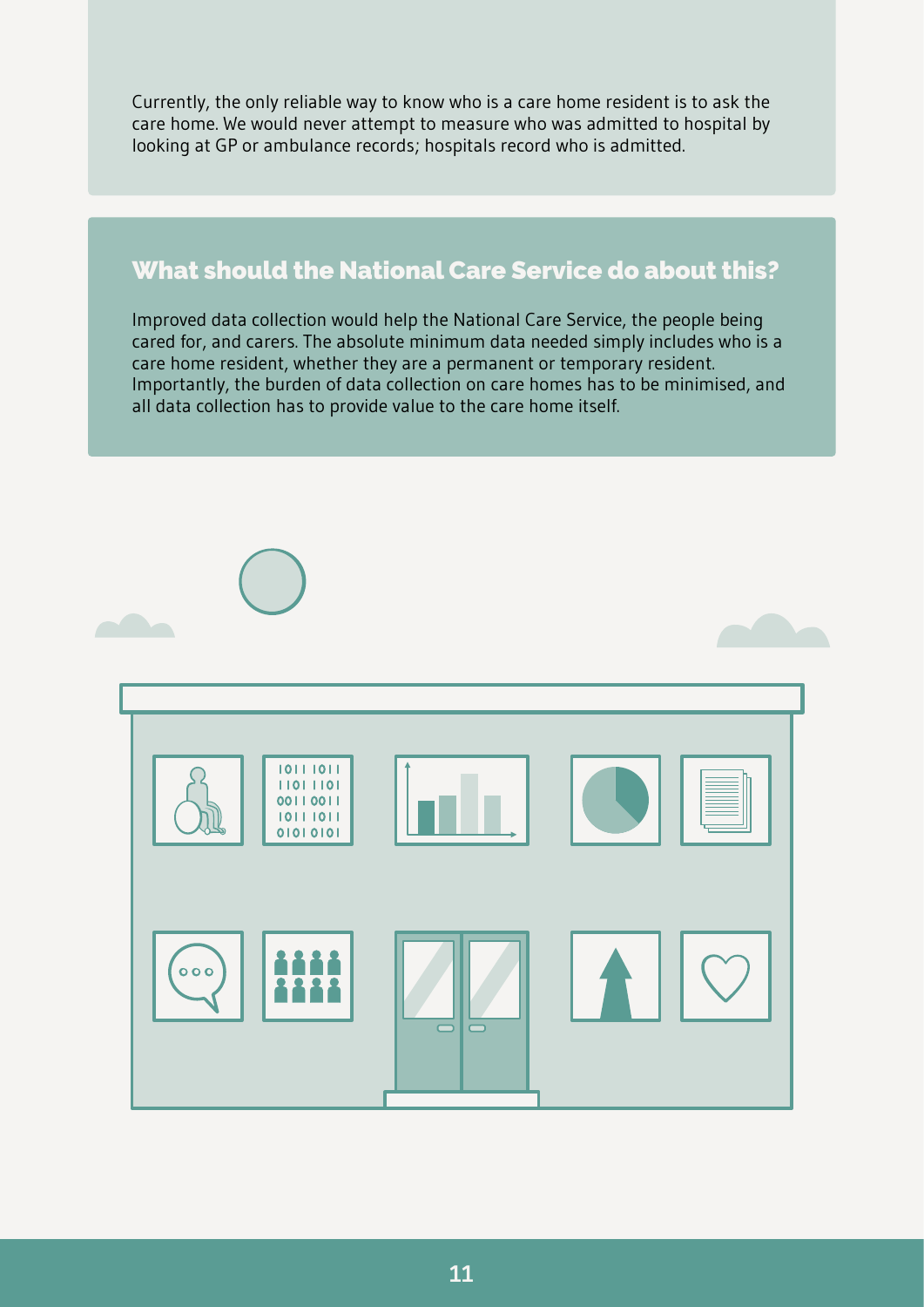## <span id="page-14-0"></span>**Proposed National Care Service is failing the most vulnerable who are from ethnic minority communities**

#### **Rohini Sharma Joshi OBE, RSJ Equality Consultancy**

The launch of the new National Care Service provides an important opportunity to address the care needs of Scotland's ethnic minority older people. However, there is a danger that, like health and care services before it, the new organisation is falling into the same trap of too much talk and not enough action.

For Scotland's ethnic minority older people, social care services have long been confusing, challenging and sometimes even downright inaccessible. Their specific care needs remain not fully understood, which often results in them being overlooked. And this is a particularly sad state of affairs, as this first generation of ethnic minority older people have worked hard all their lives. They have raised their children without support, equipping them to live a better life and often depriving themselves of respite and relaxation in order to give their families the very best.

These were typically self-reliant entrepreneurs, working very long hours, seven days a week. They didn't think to ask for support, and indeed few would have known that support may have been available. And now, in their older age, when they have very real and pressing care needs, they can't, as tradition would have had it in the past, turn to their children. Their second-generation grown-up children are busy working and raising their own families.

We have in Scotland, a generation of ethnic minority older people that are disenfranchised from the care they deserve and are entitled to because of challenging language and cultural barriers.

There was hope, with the overwhelming evidence of the disproportionate impact of COVID-19 on ethnic minority people, that any new approaches and services would be sensitive and go the extra mile to deliver on the recommendations made by various advisory groups set up to deliver equality.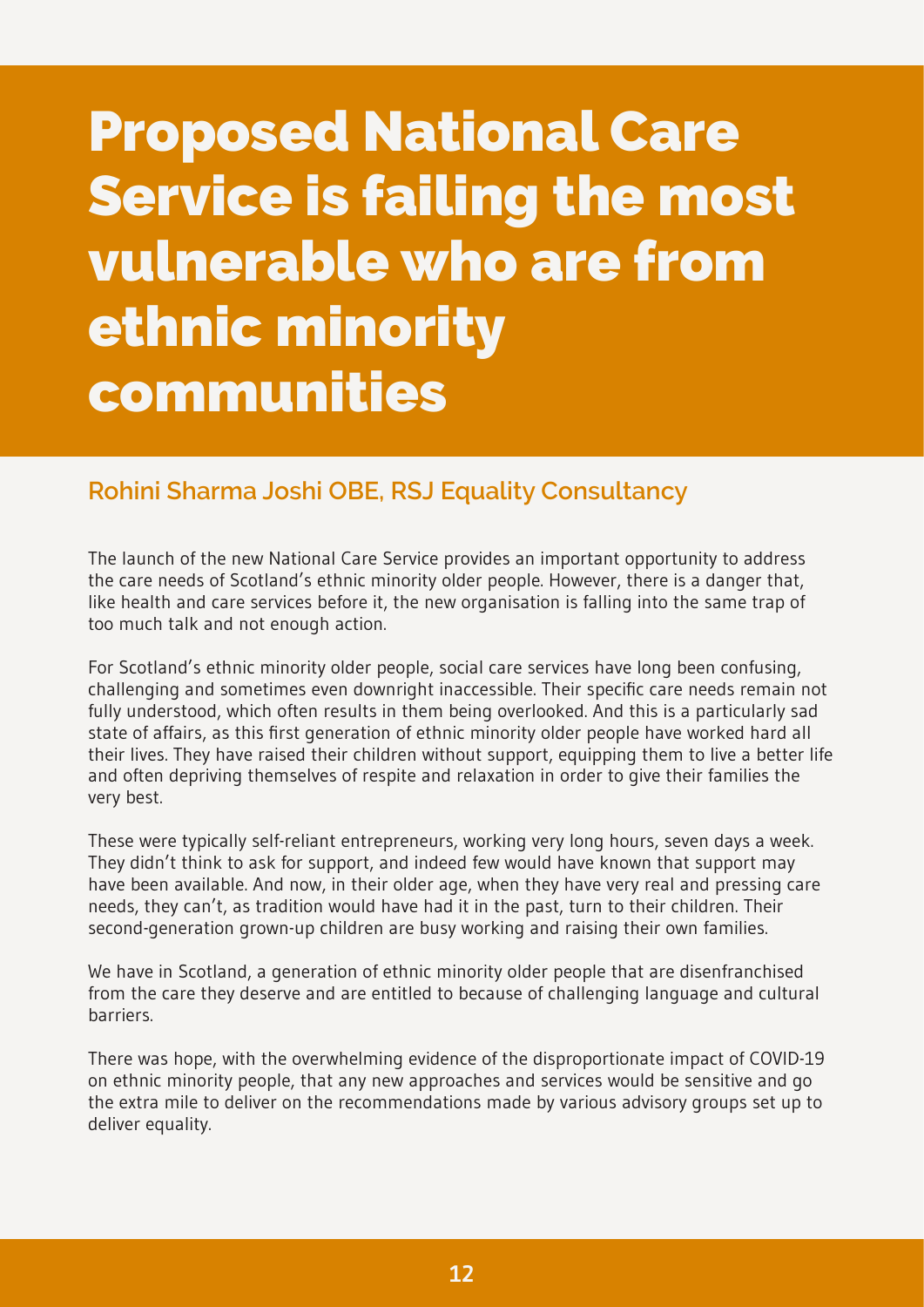

The new National Care Service promises to be "more integrated" and "transparent", phrases which have been wheeled out to introduce new services for decades. But they remain empty words without considering new approaches, and more importantly, new actions to meet these needs.

For example, the new National Care Service again promises to support unpaid carers. However, it is evident that ethnic minority carers do not understand the term. They continue to struggle with the demands made on them as carers because they don't think they have a choice. Many of these carers are physically and mentally exhausted. They desperately need access to information on how they can be helped and access to a service which understands and meets their cultural needs.

The recent Race Equality Framework in Scotland 2030 acknowledges that the health and care services was found to be less effective for people of specific ethnicities and highlighted a need to ensure social care services were provided appropriately, especially for older people in minority ethnic communities. It recognised the importance of being listened to and treated equally and fairly with respect for dignity and human rights as part of a person-centred approach. To support this goal, several programmes of work are being undertaken in Scotland to improve the currently patchy evidence base on ethnic health and care inequalities.

Stakeholders who took part in the development process for the Framework felt that the Scottish health care system needs to build more specialism around these issues and that health services in general need to be more responsive to the circumstances and needs of minority ethnic people. Taking account of the particular needs of different service-users in regard to their particular characteristics and circumstances was identified by the Scottish Government as part of the key principles underpinning health and social care integration in Scotland.

Another research initiative by Scottish Care, the Scottish Care Cameo series of articles, included a piece of research entitled Keeping Body and Soul Together: reviewing the physical, emotional and spiritual needs of ethnic minority older people in Scotland. This paper highlighted the care needs of this group of older people and stressed the importance of devising practical solutions to the barriers to services, rather than producing strategies and policies which have no meaning and don't deliver effectively for ethnic minority communities in Scotland.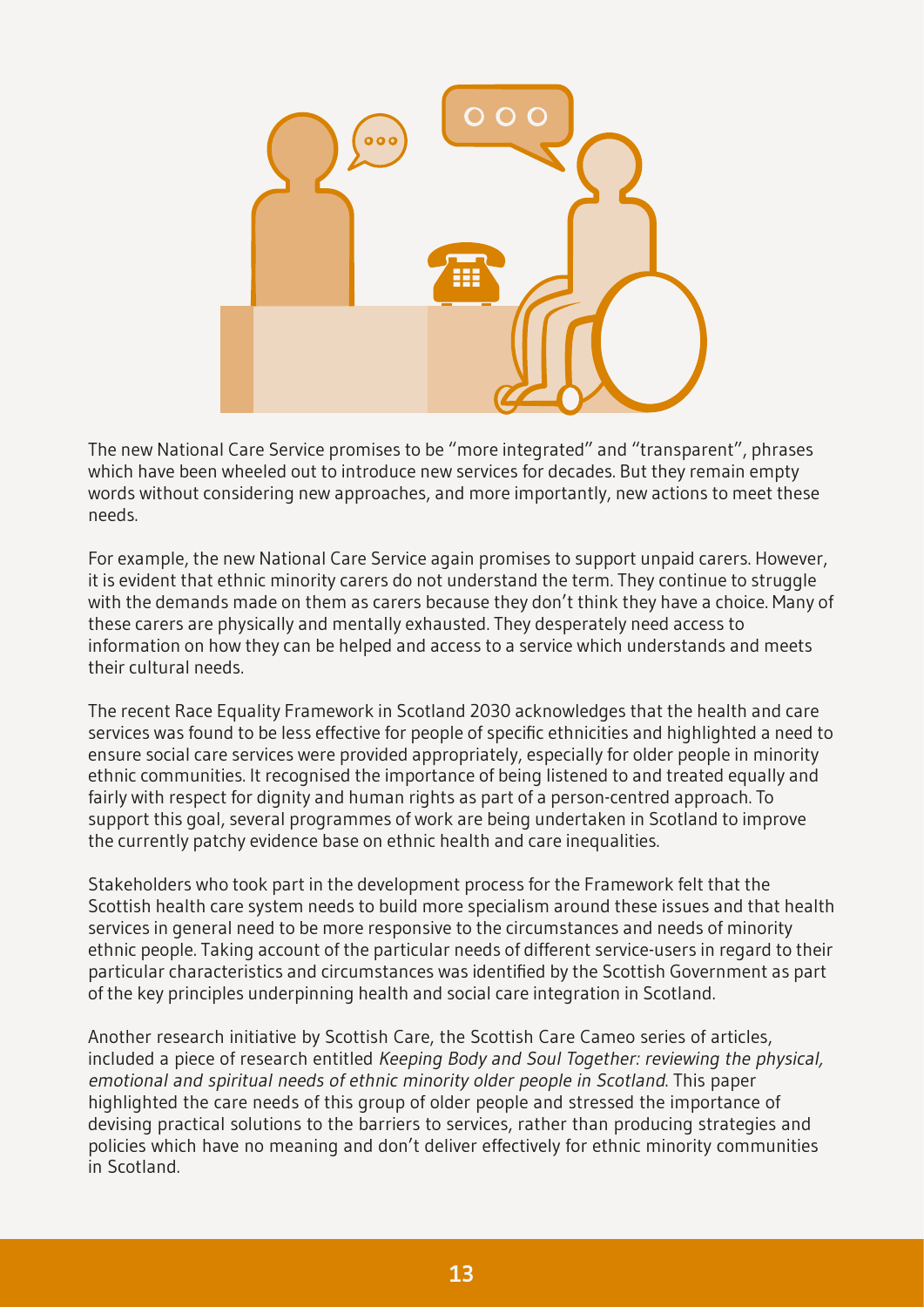It is therefore disheartening that the National Care Service's commitment to equality is that "it will consider the impact on equality groups". The Race Equality Framework project and Scottish Care has already quite clearly done the research, talked to stakeholders and made recommendations.

If the new care service is still to "consider" then the question has to be asked "is there a commitment to deliver?"

My concern is that the National Care Service is signalling a reluctance to deal with inequalities head on. Its commitment is lacking robustness and its actions lack a determination to forge forwards. Instead, its emphasis seems to be more on learning and understanding, which whilst it buys time for service providers, it means nothing if it doesn't deliver changes for those who need it most.

If the already overwhelming evidence from years of research and consultation is not to be considered, those affected, many of whom are weary of giving their opinions to researchers, may not only lose the will to participate, but will find that any changes will be too slow and too late!

It is crucial for Scotland's ethnic minority older people that there is a real will for tangible change, that actions and measures are taken that will make a real change to people's lives.

The time for talking, researching and listening with no real action is over. It's time to stop kicking the can down the road, perhaps because of a fear of getting it wrong. It's time for Scotland's ethnic minority older people to enjoy the support to which they are entitled in their own age. They have earned it.

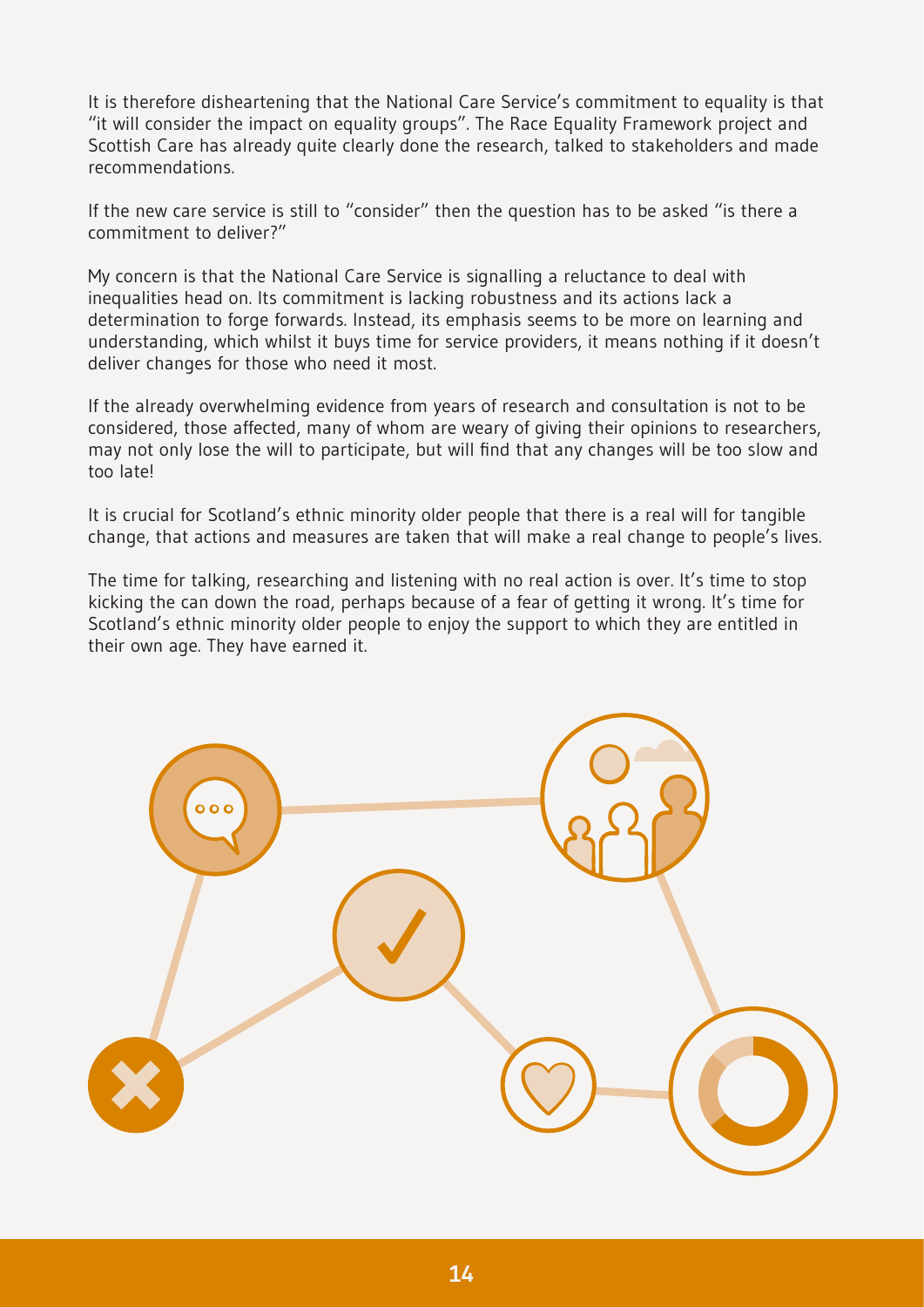### <span id="page-17-0"></span>**Social care data: the gap between word and deed**

#### **Alex Stobart, Director Scotland, Mydex**

When it comes to "building back better" from COVID-19 and making real advances in the provision of health and social care, Scotland has a problem. For the last few years, it has said all the right things. But it isn't doing them.

The Scottish Government's Covid Recovery Strategy says it wants to tackle inequality and disadvantage, build "firm foundations" for "more resilient communities, businesses, economy and society, make progress towards a wellbeing economy and accelerate inclusive personcentred public services". Its proposal for a National Care Service says it wants to redesign "the system around the individual".**[5](#page-31-1)**

But detailed, practical initiatives to make these happen are not forthcoming.

As one participant pointed out to a stakeholder recovery roundtable chaired by John Swinney MSP in May 2021:

CC One of the big challenges is to close the gap between policy and practice. There is no shortage of aspirational policy, but have we taken the opportunity **policy and practice. There is no shortage of aspirational policy, but have we taken the opportunity to consolidate some of these excellent ideas? Are we driven by existing boundaries of service delivery rather than concentrating on what individuals need? There are opportunities to find efficiencies by having a person-centred approach.[6](#page-31-1)**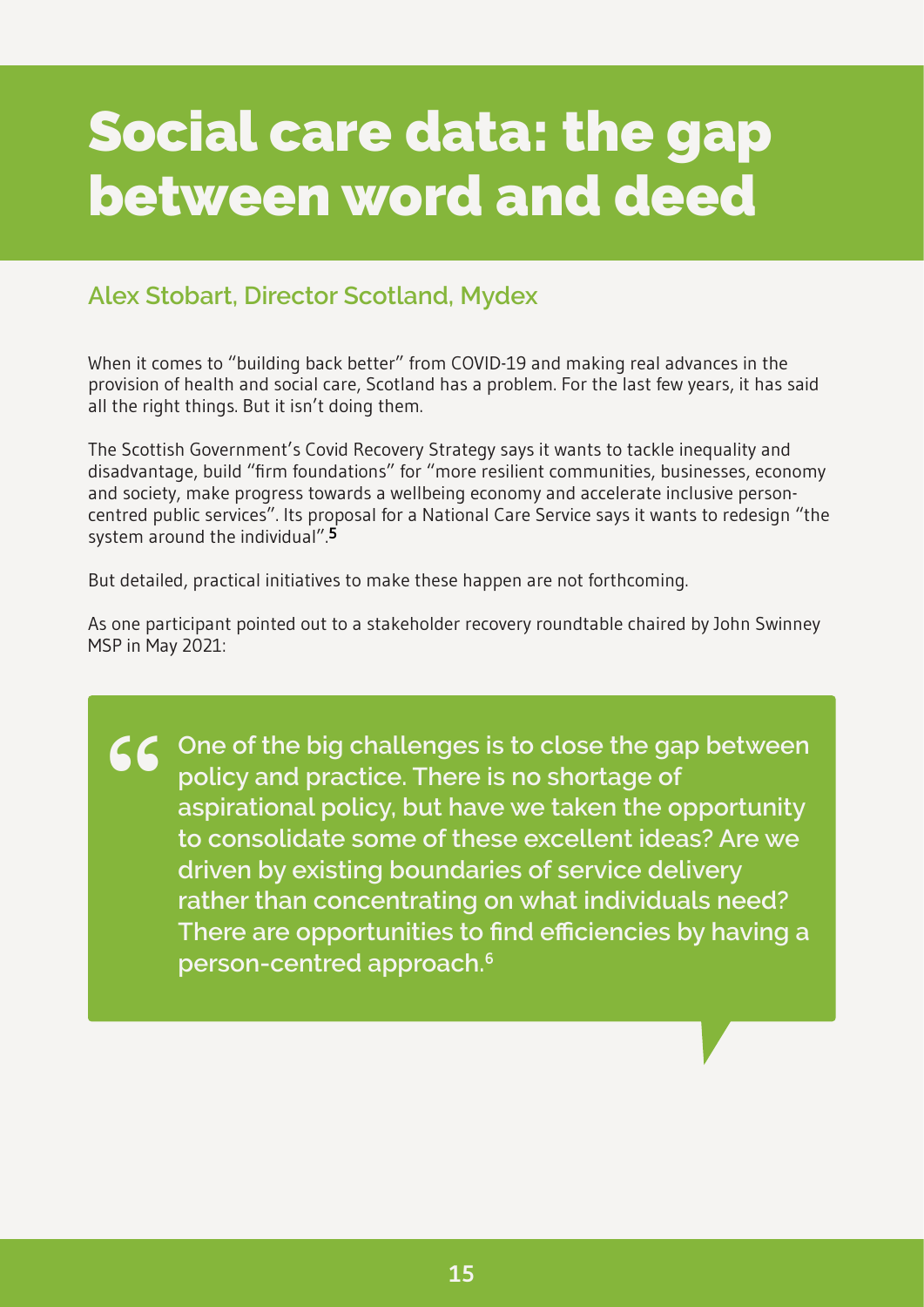One reason for lack of progress may be the nature of the political process. Politicians get many of their "wins" from announcements that get favourable coverage; actual implementation involves blood, sweat and tears that's easier left to others.

But there are bigger barriers too. As the roundtable participant noted, it's hard to join dots across and outside silos rather than within them – and if we really want NHS and care services in Scotland to build inclusive person centred services we need person centred data infrastructure that enables this rather than blocking it.

Take health and social care. It is extremely data dependent. We need data to diagnose problems, to build treatments and programmes, and to organise their efficient delivery through care pathways and referrals. Day in, day out front-line service providers wrestle with data logistics challenges: getting the right (reliable, accurate) data to the right people at the right time. Without this, things can grind to a halt. Time and precious resources are diverted to filling the data gap and mistakes are made, resulting in even more wasted time and resources.

And that's just looking at it from service providers' point of view. Patients and their friends, families and carers are also managing lots of data about conditions and treatments, care plans, appointments and general life management as they deal with their situation.

But the data systems we currently use are anything but inclusive or person-centric. Quite the opposite. They are organisation centric, focused internally on the needs of the organisation (or parts of it), organised in silos, with one part not talking to another.

This is a by-product of data management's history. The way data is collected and used in our society and economy today was never designed to address the issues we now face. Its organisation-centric nature reflects its origins in helping multiple separate organisations achieve their goals, not to create system-wide efficiencies or be inclusive of individuals (never mind person-centred and human rights based).

This is the bigger, deeper challenge we now face: building enabling infrastructure that's fit for a new set of purposes. The Scottish Government's March 2021 paper An Ethical Digital Nation says:

**We must design and deliver products and services that use data and digital technologies in transparent, honest and inclusive ways and build trust by ensuring that we protect personal privacy and empower people to be informed users and to control their personal information.[7](#page-31-1) "**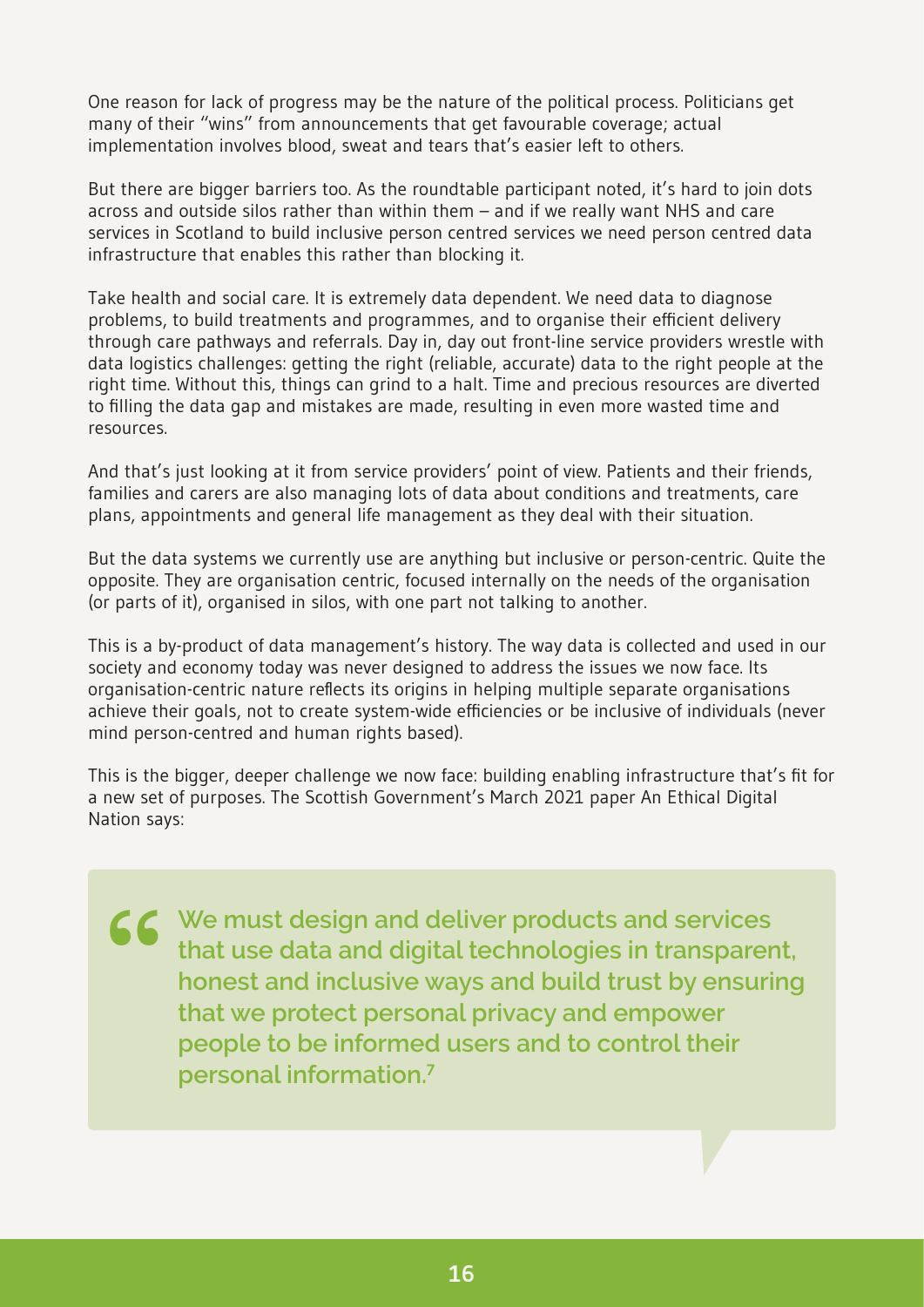What it now needs to do is use a new layer of infrastructure that enables this: that is personcentric by design because it makes individuals the point where data is aggregated about them; that empowers them to share this data with service providers as and when needed; that keeps them in control of the sharing of this data at all times.

The principles behind this approach are long-established. When citizens pass their driving tests, the DVLA provides them with a driving licence that enables them to instantly verify the fact that they are entitled to drive. They can carry this information around with them and present it to whoever needs it, whenever they need it. With it, they can also prove other things about themselves such as their name, date of birth, address.

In a digital age, why shouldn't citizens be able to do the same with their health and care information such as their CHI number, blood type, diagnosis, referrals – any and all information that is relevant to their health and care? They should be able to take this information with them from service provider to service provider in a secure, digital form, sharing it as and when needs be, including with friends, family and their own personal carers.

The Scottish Government has accepted the principles behind this approach with its embrace of the Scottish Attribute Provider Service (SAPS) that would allow citizens to do the same with data needed to access and use public services. Now all the Scottish Government has to do is turn words into deeds. The Scottish Approach to Service Design provides a clear pathway for achieving this.

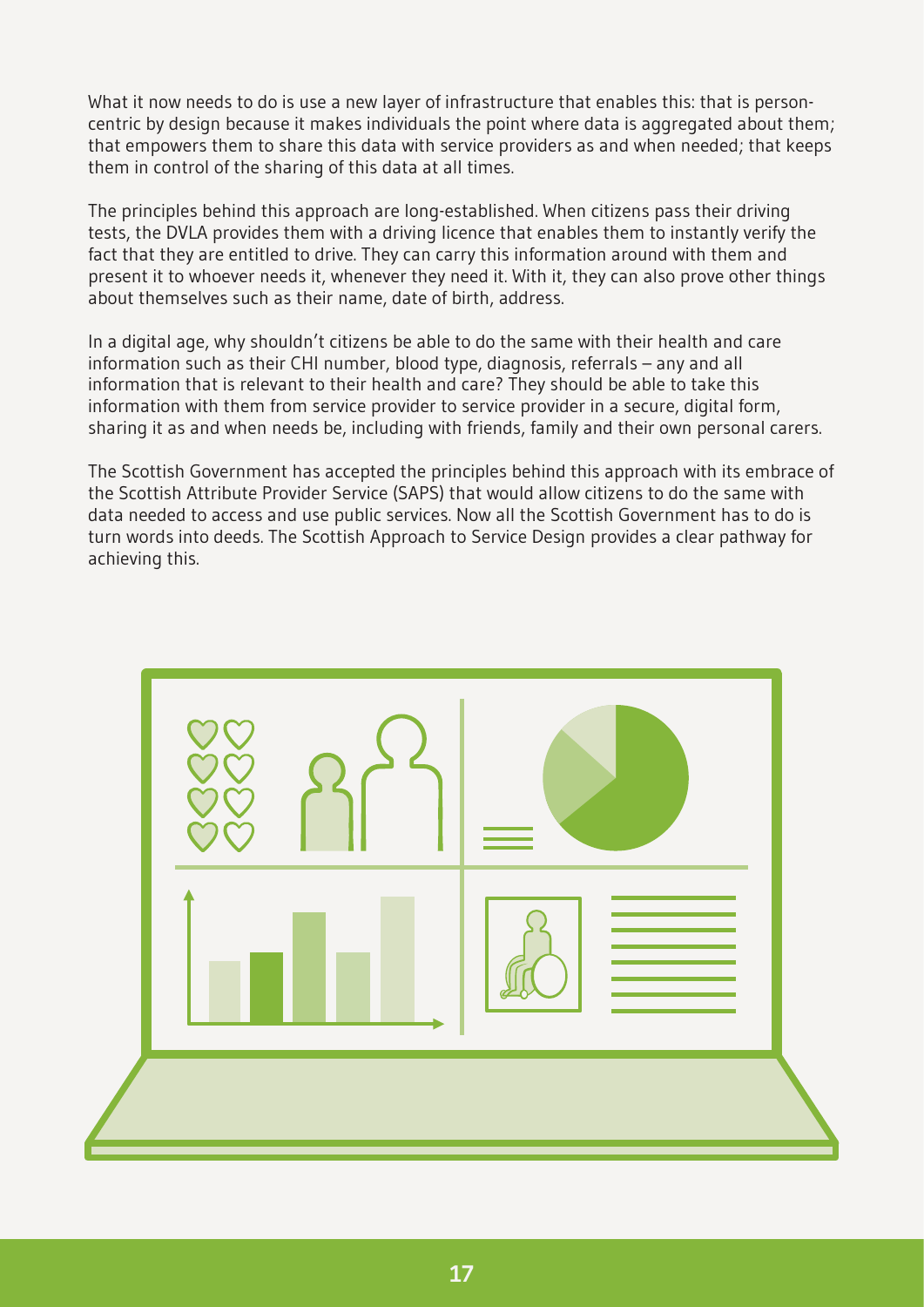# <span id="page-20-0"></span>**Considering mental health within the National Care Service**

#### **Craig Smith, Senior Policy and Research Officer, Scottish Association for Mental Health (SAMH)**

The National Care Service has the potential to embed a truly human rights based approach to the organisation and delivery of social and community health care. But to achieve this it must empower people – including people living with mental health problems – to be full partners in decisions about their care.

Unsurprisingly much of the political debate on the National Care Service has focused on structure and political accountability. These discussions include where responsibility for social care will sit, and how the national service will be structured locally. Important as this is, we urgently need to ensure attention is shifted to the much-needed culture change in social and health care design, procurement and delivery. This to ensure that the National Care Service is genuinely built on a foundation of lived experience involvement with the promotion of independent living at its heart. This will require genuine co-production with people who will be supported by the NCS and recognition of the third sector as equal partners in social care design and delivery.

So how do the current Scottish Governments proposals stack up?

There is much to welcome in the Government's proposals. In particular, we at SAMH warmly welcome the proposed "Getting It Right For Everyone" (GIRFE) approach to support planning. The focus on personalised support built around desired outcomes for people receiving care is the right one. We hope this approach will lead to people having much more genuine choice and control over decisions about their care – something we know can positively improve people's mental health. While in a health care context, our research on the experience of treatment for depression, Decisions Were Made About Me Not With Me, found that research participants who were happier with their level of involvement in decision making about their treatment and support were more likely to be satisfied with their treatment.**[8](#page-31-1)** We are pleased that proposals on support planning will be aimed at greater coordination of care, and portability of care plans. This should make a real difference where someone is supported by various organisations, or moving to a new area, reducing the stress of people having to retell their story.

But making this approach a reality requires adequate staffing and resourcing of social care and community services, not just legislative action. As the development of the NCS moves forward we urgently need to see more details about how it will be adequately funded, both in the short and long term – something that to date has been missing.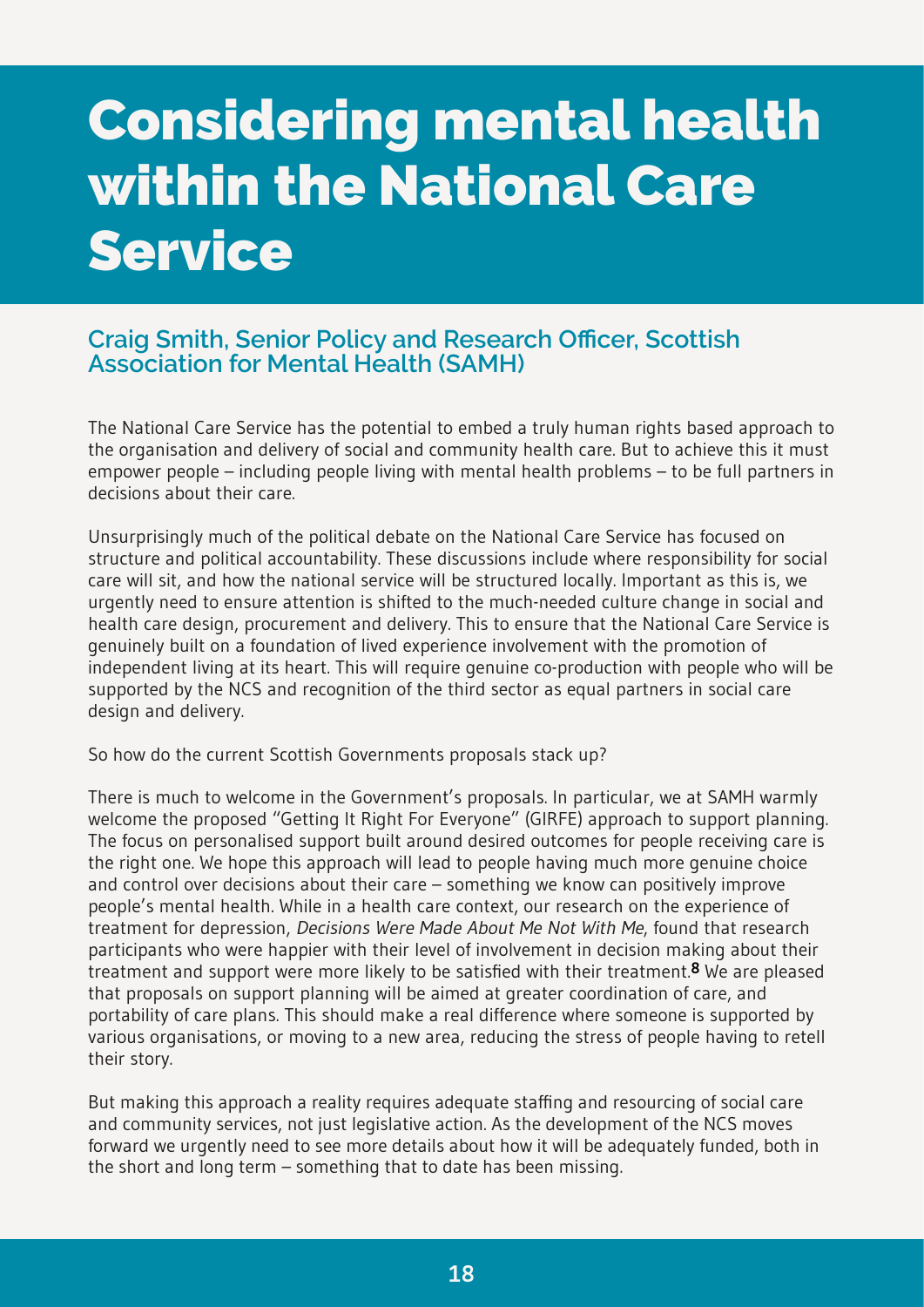Despite welcome proposals such as the GIRFE approach we are concerned that in some areas the plans don't go far enough or have too little detail. We warmly welcomed the Independent Review of Adult Social Care, which provided the framework for the proposed reforms; but as they stand, these proposals don't fully implement the recommendations of the review. For example, we welcome a commitment to "human rights based", "ethical commissioning" of services.**[9](#page-31-1)** Yet there is little in the detail of the Scottish Government's proposals that gives us confidence that services won't – as is too often the case today – still be designed and commissioned around local budgetary constraints.

As the independent review set out, to ensure person centred and human rights based services, we need a fundamental break with the current model of competition. Cost-driven procurement processes must change to a culture of collaboration. It is crucial that the power imbalance between people receiving care, social care providers and commissioning bodies is addressed.

For example, to ensure genuine compliance with the UN Convention on the Rights of Persons with Disabilities and a human rights approach more generally, it is crucial that the model of commissioning and procurement adopted by the National Care Service, particularly at a local level, moves away from a reliance on generic frameworks for adult social care. Access to specialist, personalised services built around someone's individual needs is critical to promoting recovery and independent living. While the emphasis on national minimum quality standards and an outcomes-focused approach to care in the Government's proposals on commissioning are welcome they do not give us confidence that a framework approach will end. It is essential that people with mental health problems can access specialist mental health social care support, delivered by practitioners with specialist training in mental health. Our experience with social care services commissioned through local generic frameworks has too often resulted in people with mental health problems not being supported by practitioners and services that can cater to their needs.

As the development of the National Care Service moves into the next stages, SAMH will continue to champion the importance of lived experience involvement and the specific needs of people living with mental health problems. This is a once in a generation opportunity to radically improve social care in Scotland, and it must be grasped.

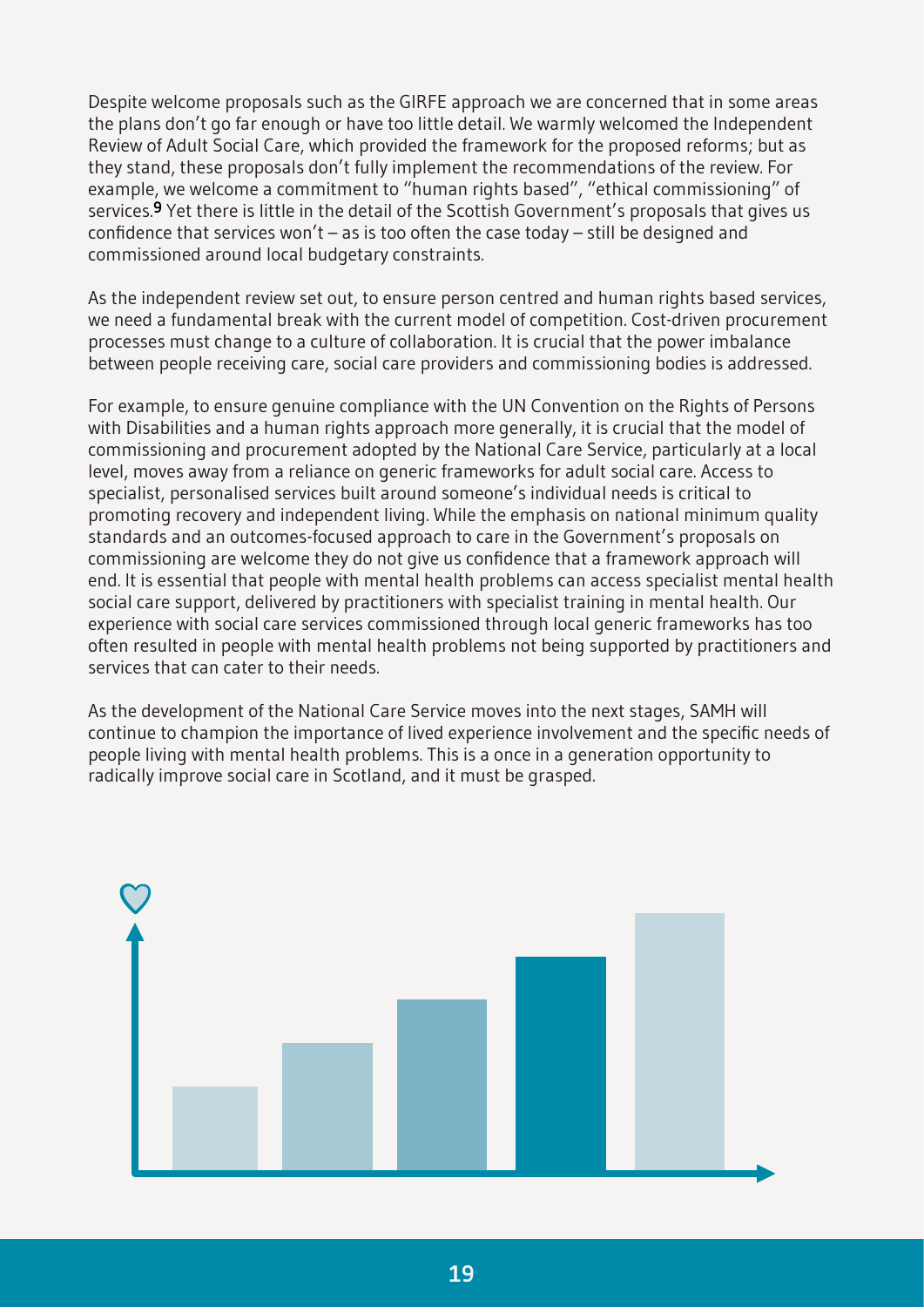### <span id="page-22-0"></span>**Young Carers and the National Care Service**

#### **Paul Traynor, Head of External Affairs (Scotland), Carers Trust**

Young Carers Action Day is an annual campaign day organised by Carers Trust. Now in its seventh year, it raises awareness of young carers and the immense contribution they make to their families and local communities through caring for a friend or family member who due to illness, disability, a mental health problem or an addiction cannot cope without their support.

This years' theme is Taking Action on Isolation. During the pandemic, when many services were reduced or not available, many young carers spent more time caring at home and were unable to get a break. Young carers have told us they have felt increasingly isolated from friends as a result.

Carers Trust undertook a survey at the start of this year to hear directly from young carers about their experiences. A total of 571 young carers took part across the UK, with 170 respondents based in Scotland. Our survey paints a bleak picture about the lack of support for young carers who all too often face the complexities of juggling their caring role with education.**[10](#page-31-1)**

The survey found that:

- $\bullet$ **1 in 5 young carers were unable to take any break from their caring role.**
- **Over half of young carers were feeling less connected to others.**
- **1 in 3 young carers didn't feel included with their friends.**
- **31% of young carers felt they don't get enough rest or time for themselves.**
- **A third of young carers felt lonely.**
- **42% of young carers "always" or "usually" feel stressed.**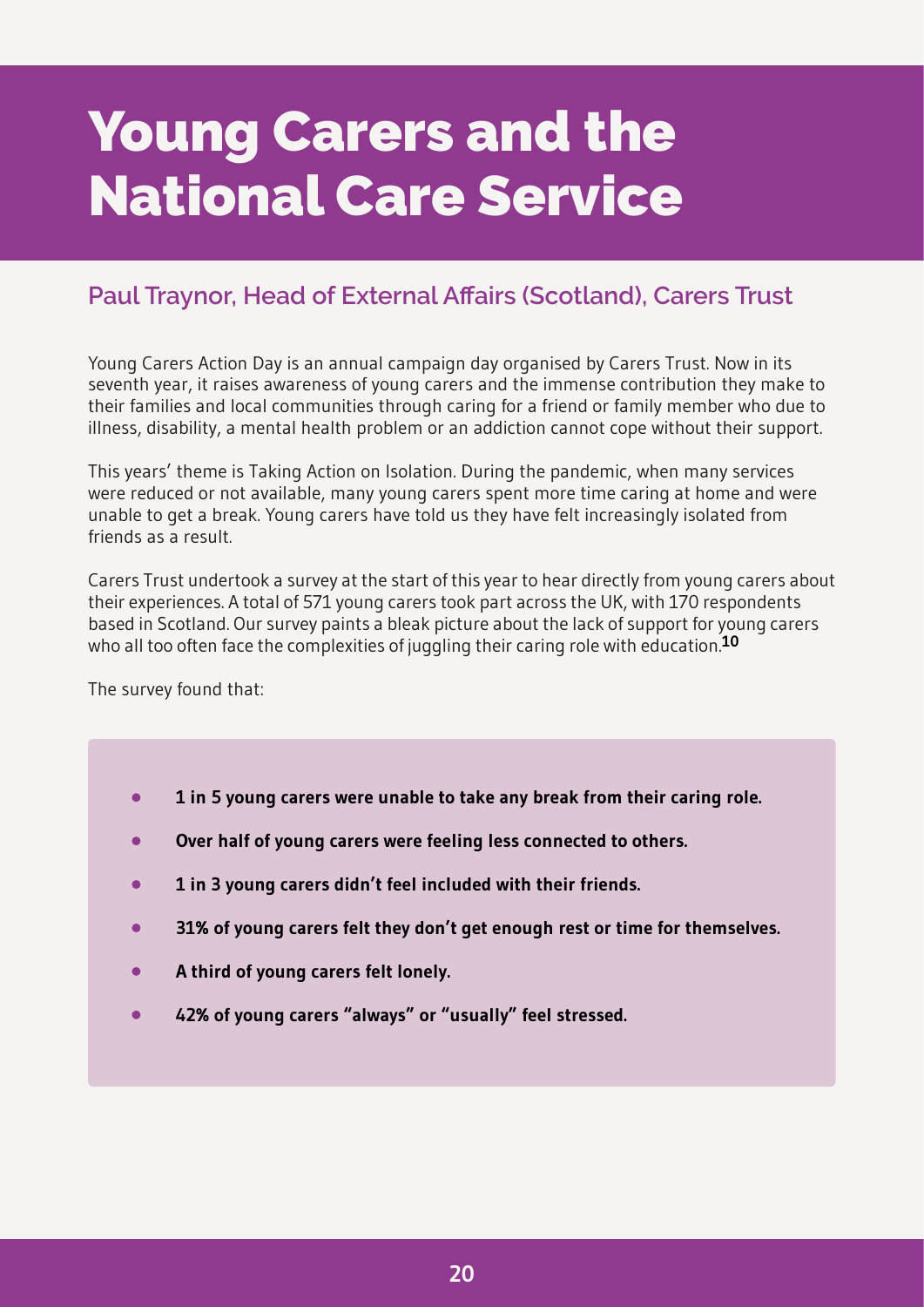This sense of anxiety in a context of loneliness and isolation is reinforced in many of the comments left by young carers in the survey:

**I'm more stressed and anxious and I just feel like I need a break. "**

**66** My mental health is awful, and I really struggle to take<br>time for myself at home. The only time I have away<br>from my family is at school, but I don't even like going **time for myself at home. The only time I have away from my family is at school, but I don't even like going to school because I get so nervous for everything and I'm always so exhausted.**

**I** never got a break in almost two years, I worked hard<br>to keep mum out of hospital as I was scared what<br>would happen if she went in. I never get any thanks of **to keep mum out of hospital as I was scared what would happen if she went in. I never get any thanks or praise for what I do…**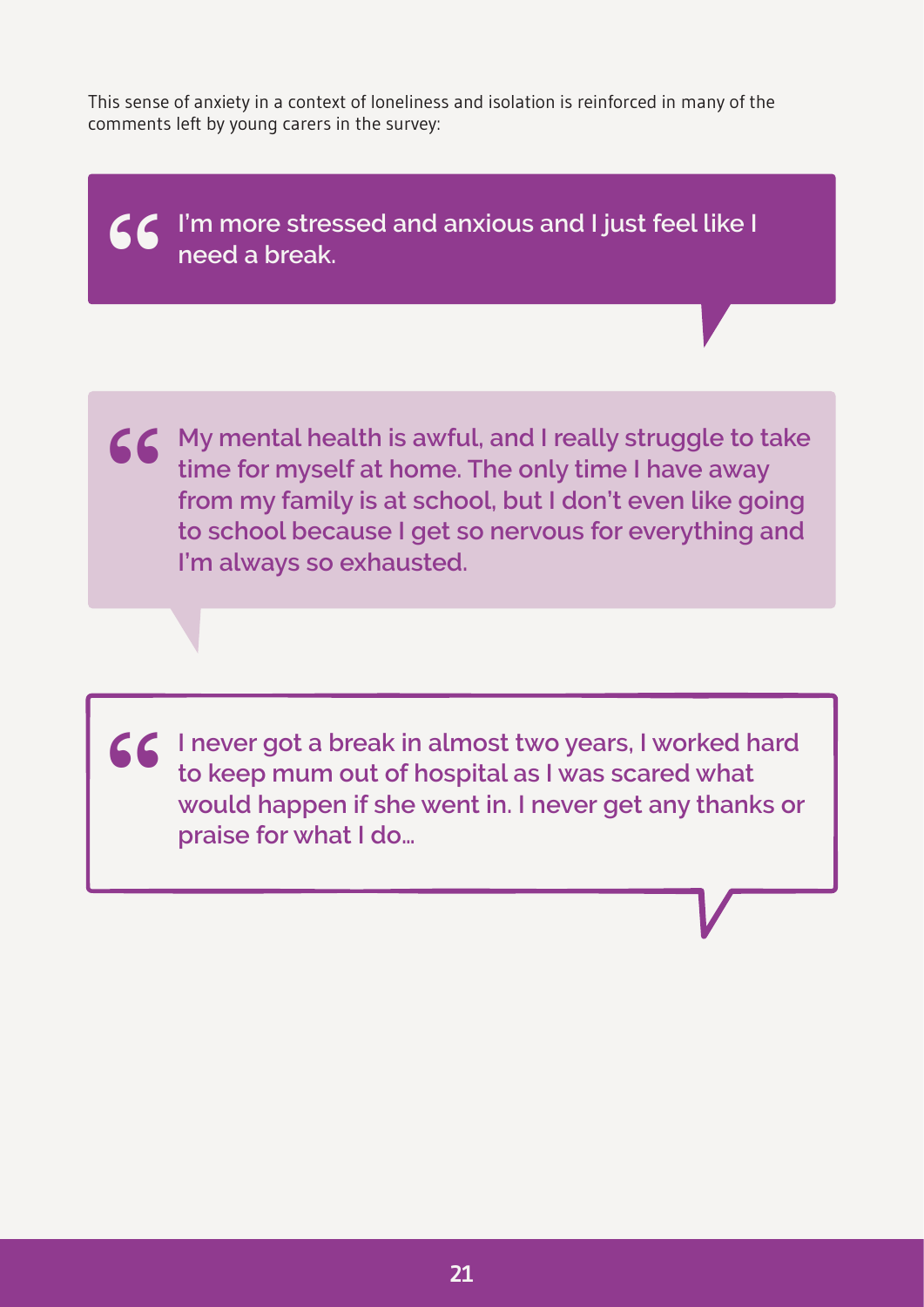In response to these findings, Carers Trust Scotland are calling for young carers to have a right to access the regular breaks they need to support positive wellbeing, reduce social isolation, and live a fulfilled life alongside caring.

We know that breaks can be very beneficial for young carers, giving them time to recharge and do things they enjoy. Young carers are, and must be seen as, children and young people first and foremost and their rights must be upheld. Short breaks provide a much-needed release from the physical and emotional demands of the caring situation and help promote positive health and wellbeing.

According to Scottish Government data, as few as 3% of unpaid carers of all ages currently receive statutory support for breaks from caring. Across Scotland, there appears to be significant variation in the availability of breaks, and young carers' experiences will be different due to a variety of factors, including where they live.

A proposed "right to a break" for unpaid carers was consulted on during the National Care Service consultation and this was welcomed by most young carers we consulted with. It is vital that this right is introduced, and that young carers do not become forgotten in the planning and implementation.

From our discussions with young carers, the hybrid model was the preferred option. This approach would achieve the best outcomes for young carers by combining a guarantee of preventative support through a non-assessed minimum entitlement, alongside a right to additional support for those with higher levels of assessed need.

The process for young carers accessing short breaks should be simple and fair. There must be flexibility on how short break budgets are used to meet the diverse needs of young carers. Considered planning is essential to ensure young carers do not become an after-thought of short break provision, recognising that their needs and requirements may be different from adult carers.

We believe that young carers having a right to the breaks they need is a progressive step to taking action on isolation.

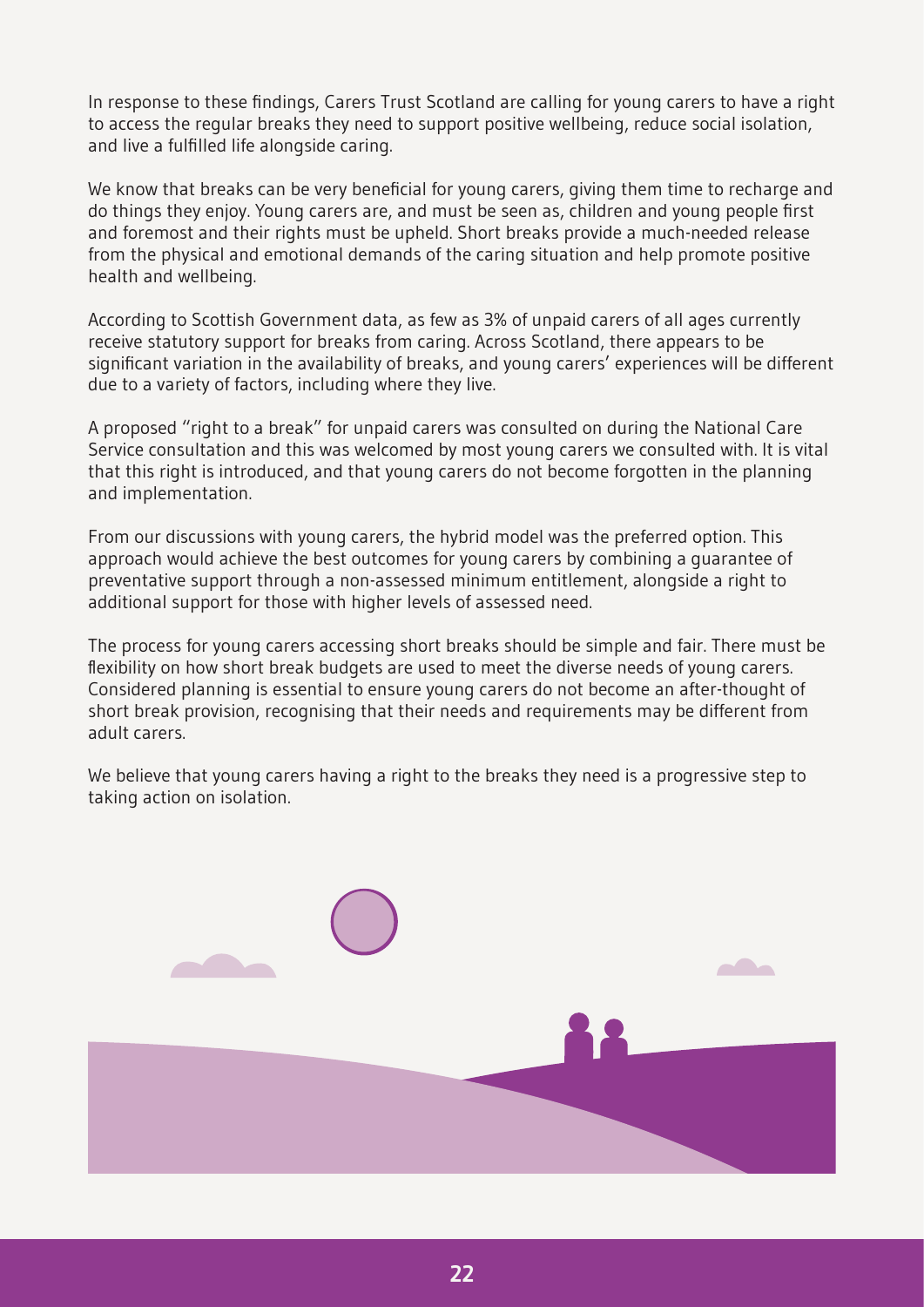# <span id="page-25-0"></span>**Adopting a different approach: on not eating the elephant**

#### **Karen Hedge, Deputy CEO, Scottish Care**

Don't eat the elephant… yet.

The African proverb "there is only one way to eat an elephant: a bite at a time" could be applied to the creation of a National Care Service, but I warn that if we go down that route alone, we will fail.

Sure, the elephant metaphor is great for goal setting – breaking things down into to small measurable tasks sounds sensible, and I have used it many times to great success, from planning and executing a house move to making it round IKEA with small children (and getting everything on the shopping list, without buying any more tea lights, injury, or destruction…).

But the issue with the NCS, unlike the poor elephant, is that social care is very much alive and must remain so, or there will be catastrophic failure to the people and the wider systems it supports – think NHS. It doesn't matter which bit of the elephant you start on or how you progress – it's not going to affect any other part. Social care is entirely different and the failure to embrace its dynamism, difference, inter-connectedness, and hyper-localism is what has prevented lasting systemic change to date.

Social care is comprised of a rich myriad of organisations who aim to deliver services which the people who rely on them for independence want. Despite this laudable aim, they sometimes fail at the point of delivery because competition driven systems and processes prevent them from doing so. A prime example of this is thinking about care delivery in 15-minute increments rather than intent, and the difference it is making. Oftentimes public sector procurement activity is confused with commissioning, which is much wider and of which procurement is only a small part – from the Independent Review of Adult Social Care (IRASC):

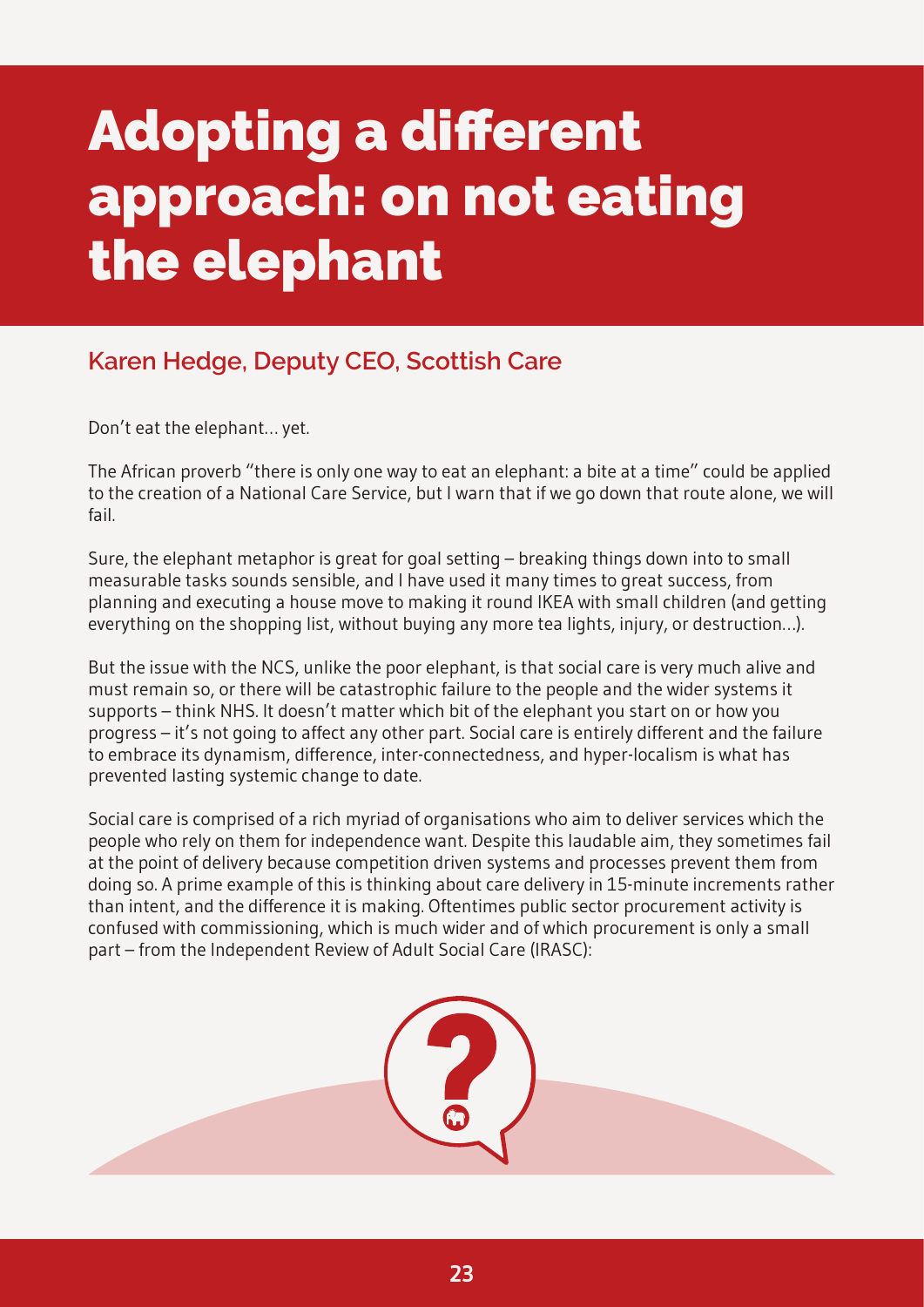**IEC** In Scotland, we used the term strategic<br>
commissioning to mean medium to lon<br>
planning that determines the choice of **commissioning to mean medium to long term planning that determines the choice of services and supports to meet individuals' needs, rights and preferences to live independently or as independently as possible.[11](#page-31-1)**

The great contradiction being that it is working together which maximises resource and potential. As such, the IRASC calls for collaborative and ethical commissioning in the NCS. Now this should not be surprising news – commissioning and procurement have required overhaul for many, many years now. It has been going on so long some have suggested it is a wicked problem, but quite to the contrary, there are many papers explaining how we should commission and there are plenty of documented small-scale successes. So, instead of thinking that this legacy will be hard to overcome we need to take advantage of all that evidence and ask the question, "How do we make it work this time?".

Well, and here is the crux, people think the next question is "How do we create an NCS which has collaborative and ethical commissioning?" Instead, the question we should really be asking is "How do we use collaborative and ethical commissioning to create the NCS?".

Turns out in one mighty metaphor combo, that all this time we have been looking through the wrong lens whilst eating our elephants.

Ethical and collaborative commissioning must be embedded in the approach from the onset. And to overcome the implementation gap, we must embrace and adopt some fundamental principles towards this new commissioning approach as those outlined in Scottish Care's "Time for Change", a Framework towards the NCS.**[12](#page-31-1)** Everything in this framework supports a commissioning approach which considers the uniqueness and diversity of social care as an advantage, understands the need for local solutions for local interests, and takes seriously the need to work collaboratively with all stakeholders in the system having equal status, including those with lived experience and those deliver care and support. It also recommends that we "put the foot down". This one needs no explanation; simply put, time is short.

Laying the groundwork for the NCS will not be easy. While we have design methodologies that will take us towards a flourishing NCS, it is the initial steps taken which will be the marker of things to come. To fully embrace ethical commissioning, an approach based upon collaboration and grounded in human rights, there needs to be a shared ethos and framework underpinning that design process, with a mutual regard for expertise and desire to effect positive change.

While the NCS will offer national structures of governance and accountability, it must also be fluid and agile, creating the conditions for diversity and localism, led by and for people not systems. We need to recognise and value our social care ecosystem and its potential as outlined in Scottish Care's paper "What if and Why Not?: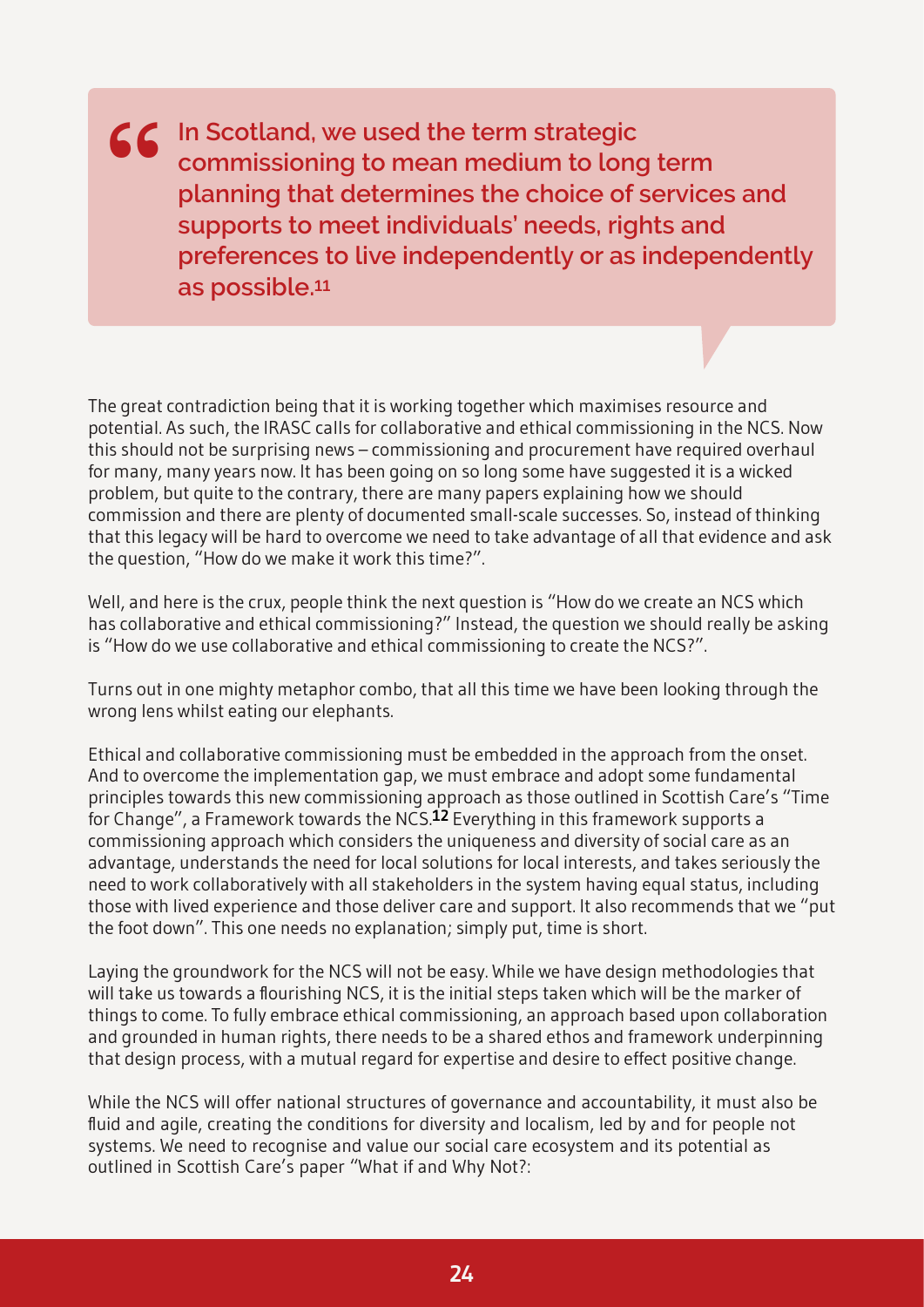# $\begin{pmatrix} 1 \\ -1 \end{pmatrix}$

**CC** When we look to the future of social care and the role of social care in this integrated partnership, we need to understand the layers of complexity, **role of social care in this integrated partnership, we need to understand the layers of complexity, contextual nuances and the relationships that exist within its own individual ecosystem. By starting at the point of people and communities, we can begin to understand the needs and aspirations for health, social care and wellbeing, and work together with people, communities and partners to identify the preferable and most appropriate ways to support these. We must shift beyond the mindset of existing systems and services to embrace individual and community capacities, and collaborative opportunities to enable innovative support mechanisms. If we wish to achieve a transformational vision for health and social care in Scotland, we need to reimagine the whole system and go through a careful process of understanding the contributions, capacities, and potential of every element. Further, this needs to happen at a societal level involving individuals, communities, partners at every step of the journey.[13](#page-31-1)**

This time it's not about reinventing the wheel. It's about adopting a different approach.

Oh, and recognising that eating the elephant is the very last part of the process.**\***

**\***No elephants were harmed in the writing of this Opinion.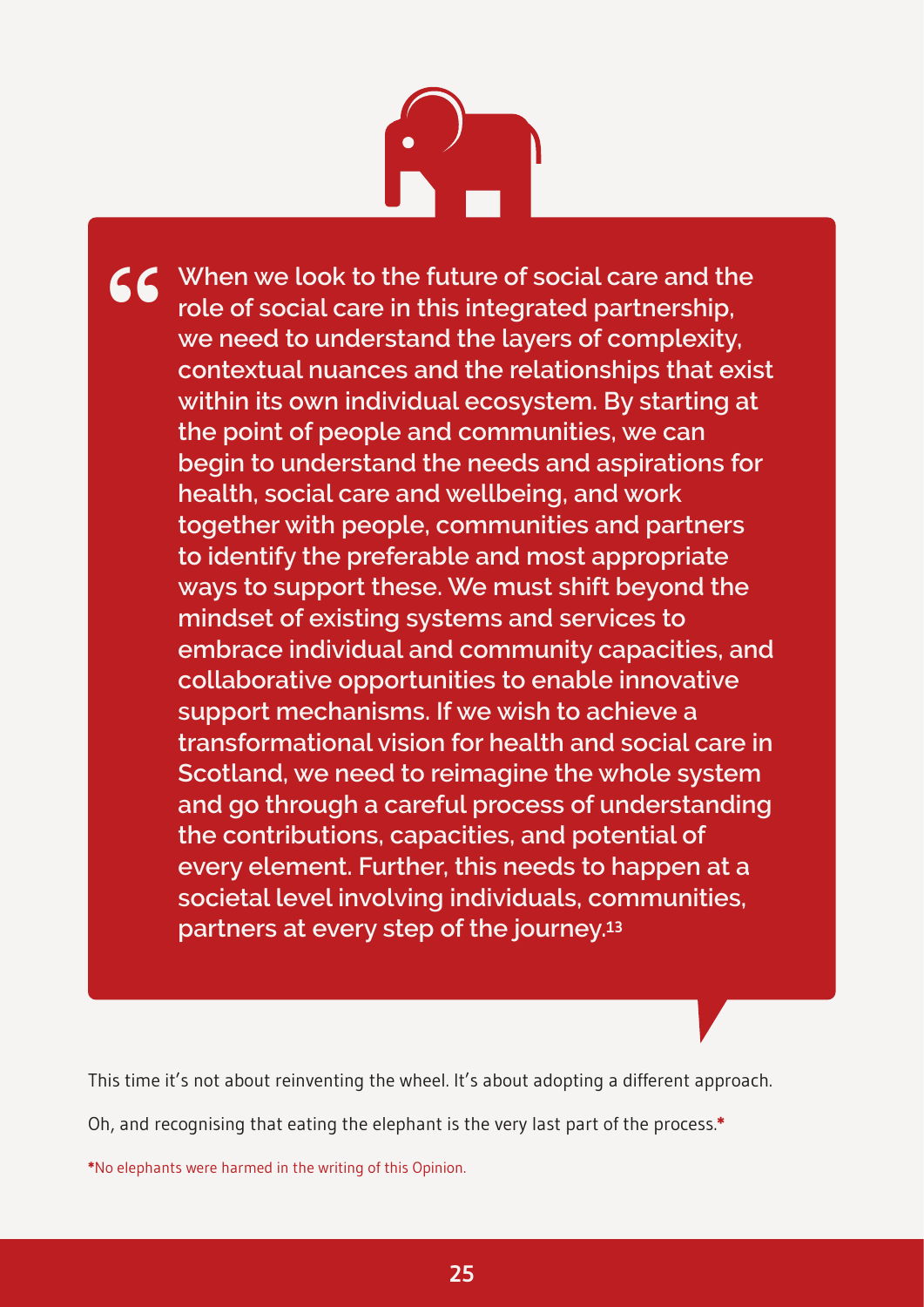### <span id="page-28-0"></span>**Crisis point for social care, and the need for change**

#### **Antony Clark, Interim Director of Performance Audit and Best Value, Audit Scotland**

This gives me a chance to say more about the messages we laid out in the recent Social Care briefing that Audit Scotland prepared on behalf of the Auditor General for Scotland and the Accounts Commission.**[14](#page-31-1)** This was an especially important piece of work for us which drew on the significant body of evidence from our previous reports relevant to social care, including health and social care integration and self-directed support. Find out more on our health and social care web hub.**[15](#page-31-1)**

We felt now was a critical moment to re-emphasise the challenges long experienced by both those delivering and receiving social care. These challenges, many of which are longstanding, have been deepened and exacerbated by COVID-19.

In our briefing we stated that some social care services are at near crisis point, that urgent action was needed now, before a National Care Service (NCS) was established. Services aren't consistently meeting individual needs and too many people who need care, who have been assessed as needing care, simply aren't getting the help they need to live the life they determine. Those messages won't come as a surprise to any ALLIANCE members. And they aren't new messages either.

In a 2016 report we emphasised the challenging task councils face responding to financial pressures and managing the market for social care provision.**[16](#page-31-1)** And our briefing highlighted that, six years on, difficulties around commissioning services continue. It's clear that current commissioning and procurement procedures have led to competition between providers at the expense of collaboration and quality.

Back in 2016, The Fair Work Convention resulted in a greater understanding of how the commissioning system led to wider structural problems. The impact has been maximising employer flexibility, perhaps at the expense of employees – zero-hours, low hour and sessional contracts. We urge the Scottish Government to look again at the system changes needed, and not delay. Doing so is not simply a nice to have – it is crucial as the sustainability of the social care market is key to maintaining Scotland's capacity to address individual care needs.

We know that social care services, when they work well, make a fundamental difference to people's quality of life. There has been excellent work by the ALLIANCE in ensuring the voices of people receiving social care support are amplified. The establishment of the Social Care Covenant Group is also greatly welcomed.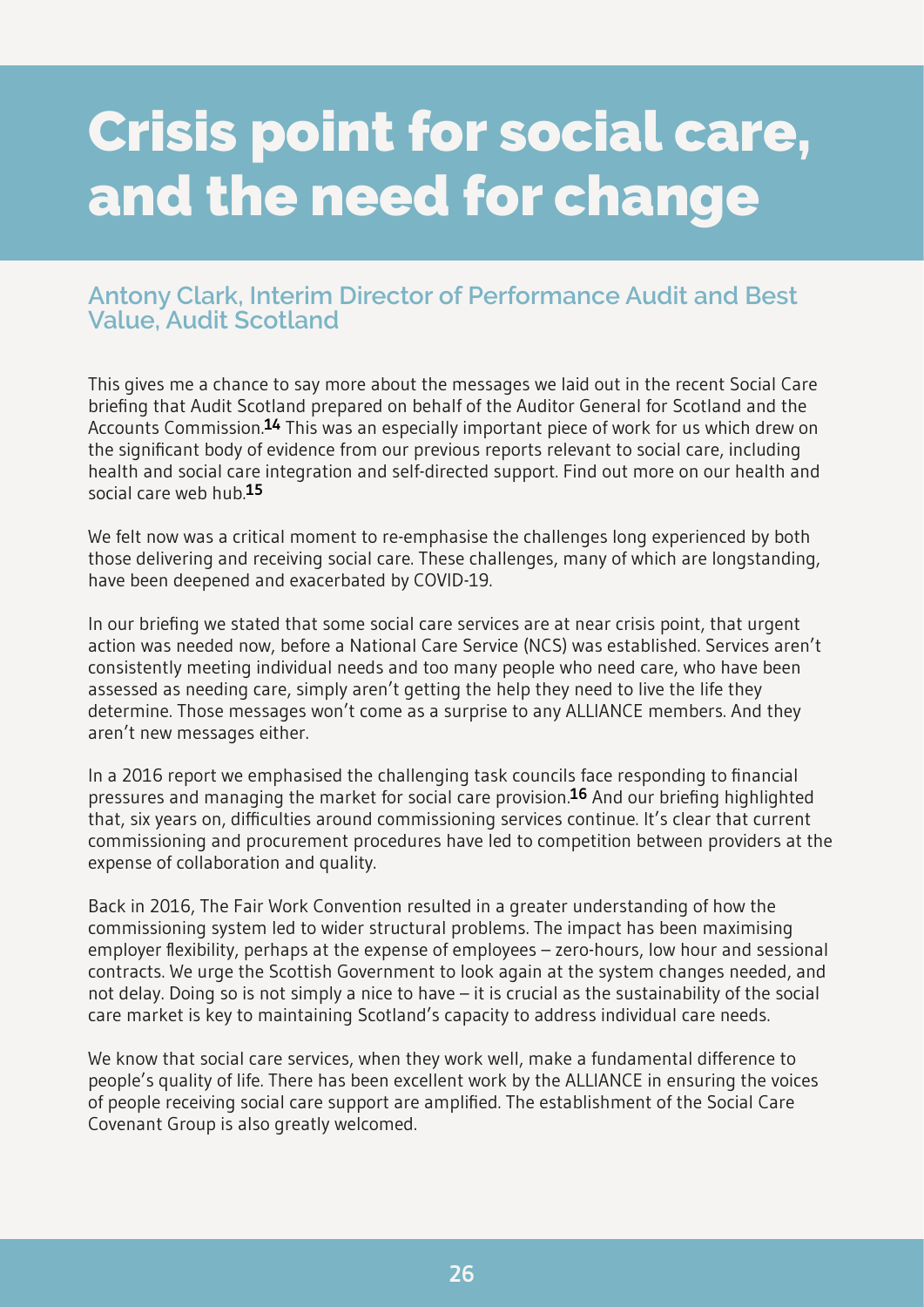Our social care briefing asks the Scottish Government to embed the voice of people who have accessed care in its planning, to ensure there is a deeper understanding of what a preventative and human rights-based approach to social care looks like.

But for that to happen a more strategic approach to investing in social care is required. This involves developing an understanding of the longer-term costs, identifying double-running costs while setting up new services, whilst moving much more resource and pivoting the focus into preventative services.

Our social care services are often intimate and personal. Giving staff the time, place, and space to deliver more than just a basic service puts humanity, value and meaning into this vital role. We've heard from people who think staff do not have the time to do anything but provide basic care, that because of this they are unable to deliver compassionate and dignified support. To do otherwise requires a fundamental and systemic change. For staff to feel valued and engaged in their work, they need adequate pay. But more than that, they need to come home after what can be emotionally and physically demanding work, feeling they've done their job well, with the time to make and develop connections with the people for whom they provide care.

Our briefing urges the Scottish Government, along with its partners, to take action to address these challenges now. Waiting for the establishment of a NCS to address some challenges is no longer a viable option. A clear plan is needed now to address the significant challenges facing social care in Scotland – doing so doesn't require legislation. The Scottish Government needs to take action now, with clear timescales, removing any uncertainty about the future direction of social care, building on lessons learned from previous reform.

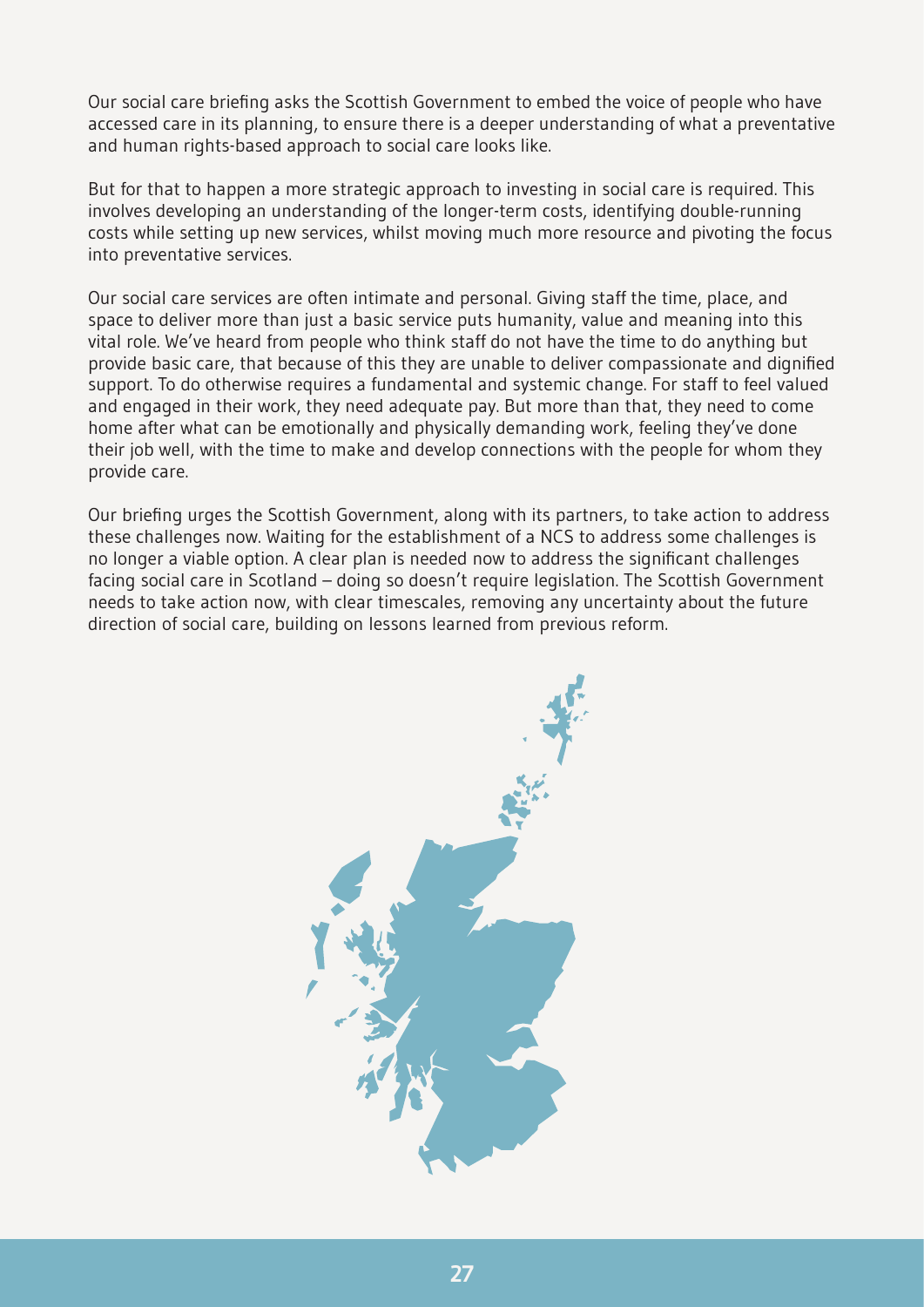# <span id="page-30-0"></span>**About the ALLIANCE**

The Health and Social Care Alliance Scotland (the ALLIANCE) is the national third sector intermediary for a range of health and social care organisations. We have a growing membership of over 3,000 national and local third sector organisations, associates in the statutory and private sectors, disabled people, people living with long term conditions and unpaid carers. Many NHS Boards, Health and Social Care Partnerships, Medical Practices, Third Sector Interfaces, Libraries and Access Panels are also members.

The ALLIANCE is a strategic partner of the Scottish Government and has close working relationships, several of which are underpinned by Memorandum of Understanding, with many national NHS Boards, academic institutions and key organisations spanning health, social care, housing and digital technology.

Our vision is for a Scotland where people of all ages who are disabled or living with long term conditions, and unpaid carers, have a strong voice and enjoy their right to live well, as equal and active citizens, free from discrimination, with support and services that put them at the centre.

The ALLIANCE has three core aims. We seek to:

- Ensure people are at the centre, that their voices, expertise and rights  $\bullet$ drive policy and sit at the heart of design, delivery and improvement of support and services.
- Support transformational change, towards approaches that work with  $\bullet$ individual and community assets, helping people to stay well, supporting human rights, self management, co-production and independent living.
- Champion and support the third sector as a vital strategic and delivery partner and foster better cross-sector understanding and partnership.

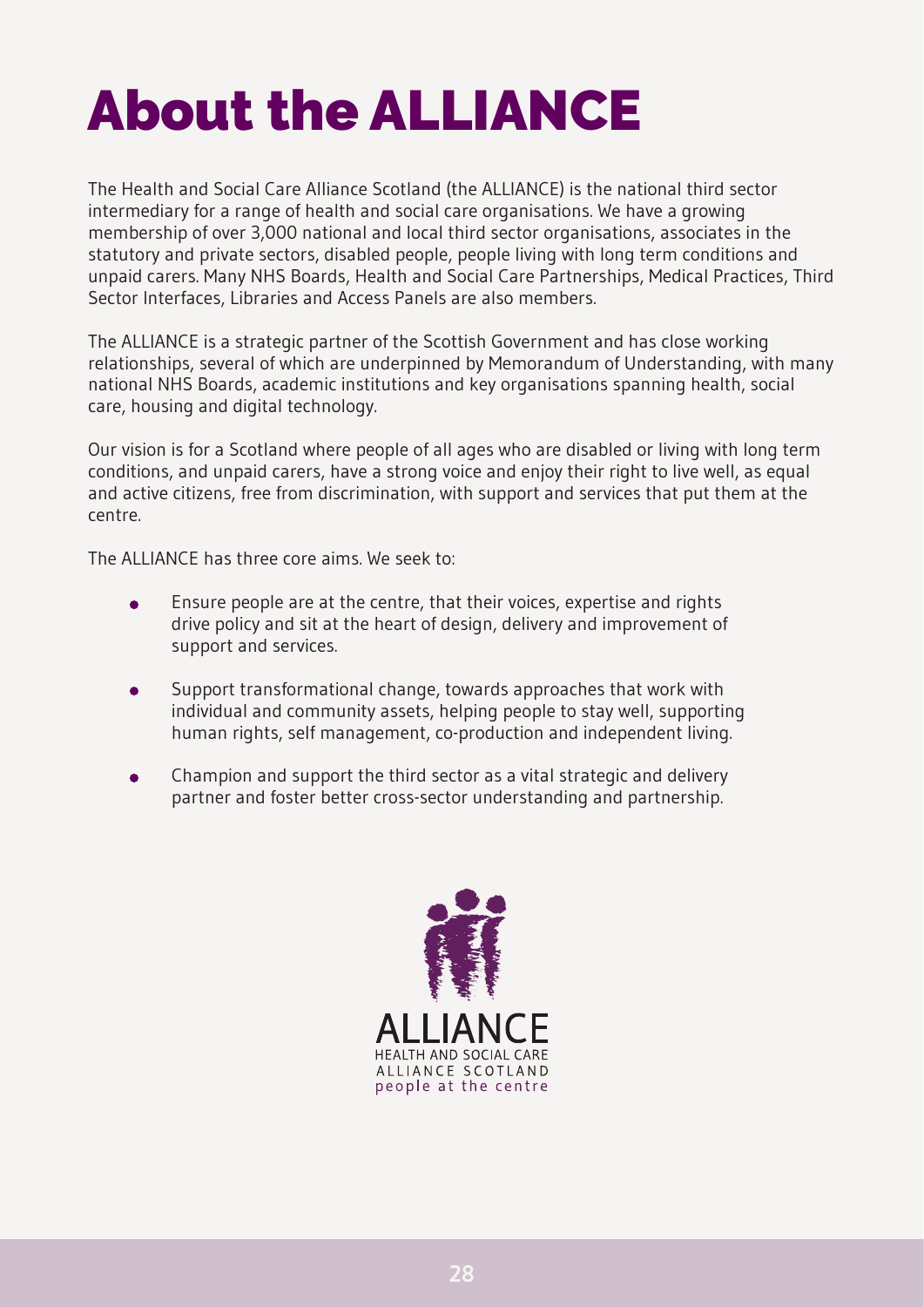#### <span id="page-31-1"></span><span id="page-31-0"></span>**References**

- **1** Scottish Government, "A National Care Service for Scotland" (2 Nov 2021). Available at: [https://](https://consult.gov.scot/health-and-social-care/a-national-care-service-for-scotland/) [consult.gov.scot/health-and-social-care/a-national-care-service-for-scotland/](https://consult.gov.scot/health-and-social-care/a-national-care-service-for-scotland/)
- **2** Scottish Government, *Independent Review of Adult Social Care in Scotland* (Feb 2021). Available at: [https://](https://www.gov.scot/publications/independent-review-adult-social-care-scotland/) [www.gov.scot/publications/independent-review-adult-social-care-scotland/](https://www.gov.scot/publications/independent-review-adult-social-care-scotland/)
- **3** includem, *Voices: Families' Experiences of Poverty and Services* (Nov 2021). Available at: [https://includem.org/](https://includem.org/wp-content/uploads/2021/11/Voices-Families-Experiences-of-Poverty-Services-Digital-Edition.pdf) [wp-content/uploads/2021/11/Voices-Families-Experiences-of-Poverty-Services-Digital-Edition.pdf](https://includem.org/wp-content/uploads/2021/11/Voices-Families-Experiences-of-Poverty-Services-Digital-Edition.pdf)
- Bruce Guthrie, "Navigating blindfold in a blizzard: the invisibility of social care in routine data" (2021). **4** Available at: [https://www.ed.ac.uk/files/atoms/files/acrc\\_briefing\\_1\\_social\\_care\\_data.pdf](https://www.ed.ac.uk/files/atoms/files/acrc_briefing_1_social_care_data.pdf)
- **5** Scottish Government, Covid Recovery Strategy: for a fairer future (Oct 2021). Available at: [https://](https://www.gov.scot/publications/covid-recovery-strategy-fairer-future/documents/) [www.gov.scot/publications/covid-recovery-strategy-fairer-future/documents/](https://www.gov.scot/publications/covid-recovery-strategy-fairer-future/documents/)
- Scottish Government, "Coronavirus (COVID-19) Stakeholder Recovery Roundtable minutes: May 2021" (25 **6** May 2021). Available at: [https://www.gov.scot/publications/coronavirus-covid-19-stakeholder-recovery](https://www.gov.scot/publications/coronavirus-covid-19-stakeholder-recovery-roundtable-minutes-may-2021/)[roundtable-minutes-may-2021/](https://www.gov.scot/publications/coronavirus-covid-19-stakeholder-recovery-roundtable-minutes-may-2021/)
- **7** Scottish Government, *A Changing Nation: How Scotland will Thrive in a Digital World (May 2021). Available at:* <https://www.gov.scot/publications/a-changing-nation-how-scotland-will-thrive-in-a-digital-world/documents/>
- SAMH, "Decisions were made about me not with me." <sup>A</sup> SAMH Research Report: Treatment and Support for **8** Depression (2020). Available at: [https://www.samh.org.uk/documents/Decisions\\_were\\_made\\_about\\_me.pdf](https://www.samh.org.uk/documents/Decisions_were_made_about_me.pdf)
- Scottish Government, Independent Review of Adult Social Care in Scotland (Feb 2021). Available at: [https://](https://www.gov.scot/publications/independent-review-adult-social-care-scotland/) **9** [www.gov.scot/publications/independent-review-adult-social-care-scotland/](https://www.gov.scot/publications/independent-review-adult-social-care-scotland/)
- **10** Carers Trust, "Our survey on the impact of Coronavirus on young carers and young adult carers in Scotland" (2022). Available at: [https://carers.org/young-carer-and-young-adult-carer-coronavirus-research/our-survey](https://carers.org/young-carer-and-young-adult-carer-coronavirus-research/our-survey-on-the-impact-of-coronavirus-on-young-carers-and-young-adult-carers-in-scotland)[on-the-impact-of-coronavirus-on-young-carers-and-young-adult-carers-in-scotland](https://carers.org/young-carer-and-young-adult-carer-coronavirus-research/our-survey-on-the-impact-of-coronavirus-on-young-carers-and-young-adult-carers-in-scotland)
- **11** Scottish Government, *Independent Review of Adult Social Care in Scotland* (Feb 2021). Available at: [https://](https://www.gov.scot/publications/independent-review-adult-social-care-scotland/) [www.gov.scot/publications/independent-review-adult-social-care-scotland/](https://www.gov.scot/publications/independent-review-adult-social-care-scotland/)
- **12** Scottish Care, *Time for Change: Conceptualising a National Care Framework (July 2021). Available at: [https://](https://scottishcare.org/wp-content/uploads/2021/07/Time-for-Change-Final-Version1.pdf)* [scottishcare.org/wp-content/uploads/2021/07/Time-for-Change-Final-Version1.pdf](https://scottishcare.org/wp-content/uploads/2021/07/Time-for-Change-Final-Version1.pdf)
- **13** Scottish Care, "What is and why not?" Making the Future of Social Care a Reality (Nov 2020). Available at: [https://scottishcare.org/wp-content/uploads/2020/11/SC-What-If-and-Why-Not-Making-the-Future-of-Social-](https://scottishcare.org/wp-content/uploads/2020/11/SC-What-If-and-Why-Not-Making-the-Future-of-Social-Care-a-Reality-Nov-20.pdf)[Care-a-Reality-Nov-20.pdf](https://scottishcare.org/wp-content/uploads/2020/11/SC-What-If-and-Why-Not-Making-the-Future-of-Social-Care-a-Reality-Nov-20.pdf)
- Audit Scotland, Social Care Briefing (Jan 2022). Available at: [https://www.audit-scotland.gov.uk/publications/](https://www.audit-scotland.gov.uk/publications/social-care-briefing) **14** [social-care-briefing](https://www.audit-scotland.gov.uk/publications/social-care-briefing)
- **15** Audit Scotland, "Transforming health and social care in Scotland". Available at: [https://www.audit](https://www.audit-scotland.gov.uk/reports/e-hubs/transforming-health-and-social-care-in-scotland)[scotland.gov.uk/reports/e-hubs/transforming-health-and-social-care-in-scotland](https://www.audit-scotland.gov.uk/reports/e-hubs/transforming-health-and-social-care-in-scotland)
- Audit Scotland, Social work in Scotland (Sept 2016). Available at: [https://www.audit-scotland.gov.uk/](https://www.audit-scotland.gov.uk/publications/social-work-in-scotland) **16**[publications/social-work-in-scotland](https://www.audit-scotland.gov.uk/publications/social-work-in-scotland)